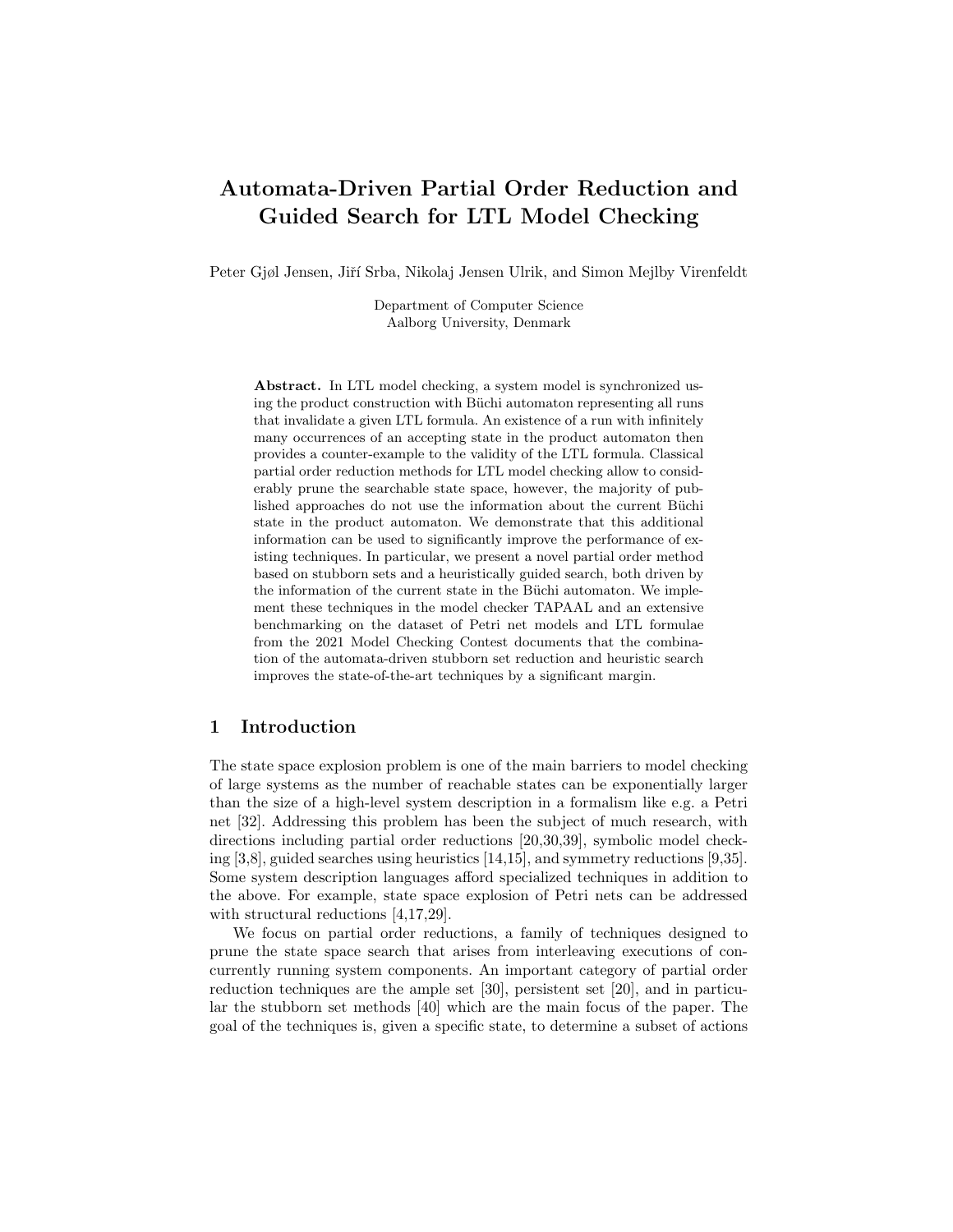to explore such that all representative executions are preserved with respect to the desired property. Partial order reduction techniques are supported in several well-established tools, e.g. TAPAAL [\[11\]](#page-20-5), LoLA 2 [\[44\]](#page-22-5), and Spin [\[22\]](#page-21-4), and have proven to be useful in practice [\[4,](#page-20-4)[23,](#page-21-5)[26\]](#page-21-6).

The main approach to Linear Temporal Logic (LTL) model checking [\[33\]](#page-22-6) is based on a translation of the negation of an LTL formula into a Nondeterministic Büchi Automaton (NBA) and then synchronizing it with the system being verified. The goal is then to find a reachable accepting cycle in the synchronized product. While much research has been done on optimizing the construction of NBAs [\[1,](#page-19-0)[16](#page-21-7)[,43\]](#page-22-7), and on the state space reductions described above, only few state space techniques take the Büchi automaton into account. For example, the classical next-free LTL preserving partial order method by Valmari [\[40\]](#page-22-4) is based only on the syntax of the formula and is completely agnostic to the choice of ver-ification algorithm and the Büchi state in the product automaton [\[41\]](#page-22-8). Some of the work done within the field of stubborn sets includes a specialized, automatadriven approach for a subclass of LTL formulae called simple LTL formulae [\[26\]](#page-21-6), and more recently Liebke [\[27\]](#page-21-8) introduced an automaton-based stubborn set approach for the full LTL logic. While his method is theoretically interesting, no implementation and experimental evaluation is available yet.

During the state-space exploration, the choice of which successor state to be explored first, has a large impact on the performance of depth-first algorithms for LTL model checking such as Nested Depth First Search (NDFS) [\[10\]](#page-20-6) and Tarjan's algorithm [\[18\]](#page-21-9). A poor choice of successor can cause a lot of time to be wasted by exploring executions where accepting cycles do not exist. A way of addressing this problem is by using heuristics to guide the search in a direction that is more likely to be relevant for the given property. Previous work in this direction includes  $[13,14]$  $[13,14]$  in which  $A^*$  is used as a search algorithm with heuristics based on finite state machine representations, and [\[24\]](#page-21-10) presents a best-first search algorithm using a syntax-driven heuristic, both focusing on reachability properties. To the best of our knowledge, heuristic search techniques for LTL and in particular based on the information of the current Büchi state, have not yet been systematically explored.

We contribute with a novel automata-driven stubborn set partial order method and automata-driven heuristics for guided search for model checking of LTL formulae on Petri nets. The stubborn set method is a nontrivial extension of the stubborn set technique for reachability analysis presented in [\[4\]](#page-20-4). This new method looks at the local structure of the NBA and considers as stubborn all actions that can cause the change of NBA state. The guided search is based on the heuristics of [\[24\]](#page-21-10) describing the distance between a state (marking) and the satisfaction of a formula. We extend this method such that in nonaccepting NBA states we estimate the distance to possible accepting states where we can progress. Common to our techniques is the desire to leave nonaccepting NBA states as quickly as possible in order to find an accepting state earlier than otherwise.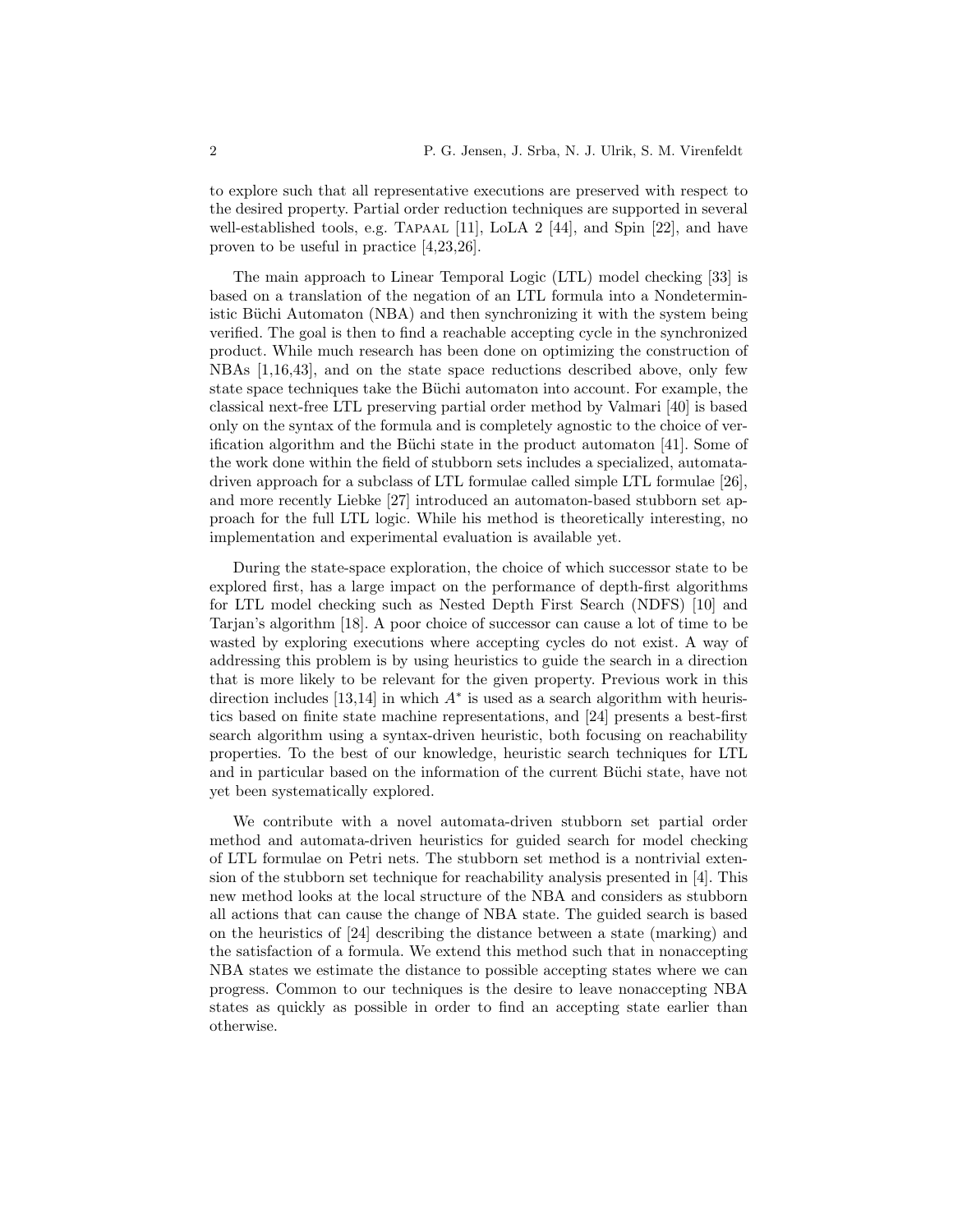We provide an implementation of these techniques as an extension of the open-source engine  $\text{verifypn}$  [\[24\]](#page-21-10) used in the model checker Tapaal [\[11\]](#page-20-5). We evaluate its performance using the LTL dataset of the 2021 edition of the Model Checking Contest (MCC) [\[25\]](#page-21-11) and compare it to the baseline LTL model checker implementing the Tarjan's algorithm [\[18\]](#page-21-9), as well as the classical stubborn set method of Valmari [\[40](#page-22-4)[,41\]](#page-22-8) and the most recent automata-driven partial order technique of Liebke [\[27\]](#page-21-8). We implemented all these approaches in the Tapaal framework and conclude that while the Valmari's as well as Liebke's method considerably improve the performance of the baseline Tarjan's algorithm (and Liebke's approach is performing in general better than the classical reduction), our automata-driven approach improves the performance a degree further, in particular when combined with the heuristic search. Finally, we compare our implementation with the ITS-Tools model checker [\[38\]](#page-22-9) that scored second after Tapaal at the 2021 Model Checking Contest [\[25\]](#page-21-11). We conclude that while ITS-Tools solves 87.8% of all LTL queries in the benchmark, our tool with automatadriven partial order reduction and heuristic search answers 94% of all queries.

Related Work. Stubborn set methods have been applied to a wide range of problems outside of the previously mentioned work. In [\[34\]](#page-22-10) stubborn set methods are presented for many Petri net properties such as home marking or transition liveness among others. There are also reachability-preserving stubborn sets for timed systems [\[6,](#page-20-8)[21\]](#page-21-12) and more recently for timed games [\[7\]](#page-20-9). Regarding LTL model checking, the classical approaches for partial order reduction by Valmari [\[40,](#page-22-4)[41\]](#page-22-8) do not consider the Büchi state that is a part of the product system where we search for an accepting cycle. The initial work by Peled, Valmari and Kokkarinen [\[31\]](#page-22-11) on automata-driven reduction received only little attention but it was recently revived by Liebke [\[27\]](#page-21-8) for the use in LTL model checking, based on the insight from [\[26\]](#page-21-6). Liebke's idea is to design a stubborn set reduction so that sequences of non-stubborn actions cannot change the current Büchi state, allowing him to weaken and drop some requirements used in the classical partial order approach for LTL. Even though theoretically promising, the approach has not yet been implemented and experimentally evaluated. While our method relies on similar ideas as [\[27\]](#page-21-8), the approaches differ in how we handle the looping formula of Büchi states: Liebke's method introduces more stubborn actions related to the looping formula whereas our method only adds stubborn actions for the formulae that change Büchi state (and possibly for the implicit formula leading to a sink state). We moreover implement both the classical and Liebke's techniques and compare them to our approach on a large benchmark of LTL formulae for Petri net model.

In [\[14\]](#page-20-2) guided search strategies for LTL model checking using variants of  $A^*$ search are presented. Their guided search addresses situation where an accepting state has been found and a cycle needs to be closed, in contrast with the heuristics in our work that guides the search towards any form of state change in the NBA. The work in [\[14\]](#page-20-2) assumes that individual (fixed number of) processes are given as finite state machines, an approach that is less general than Petri nets. Another approach to guided search is presented in [\[36\]](#page-22-12) where state equations are used to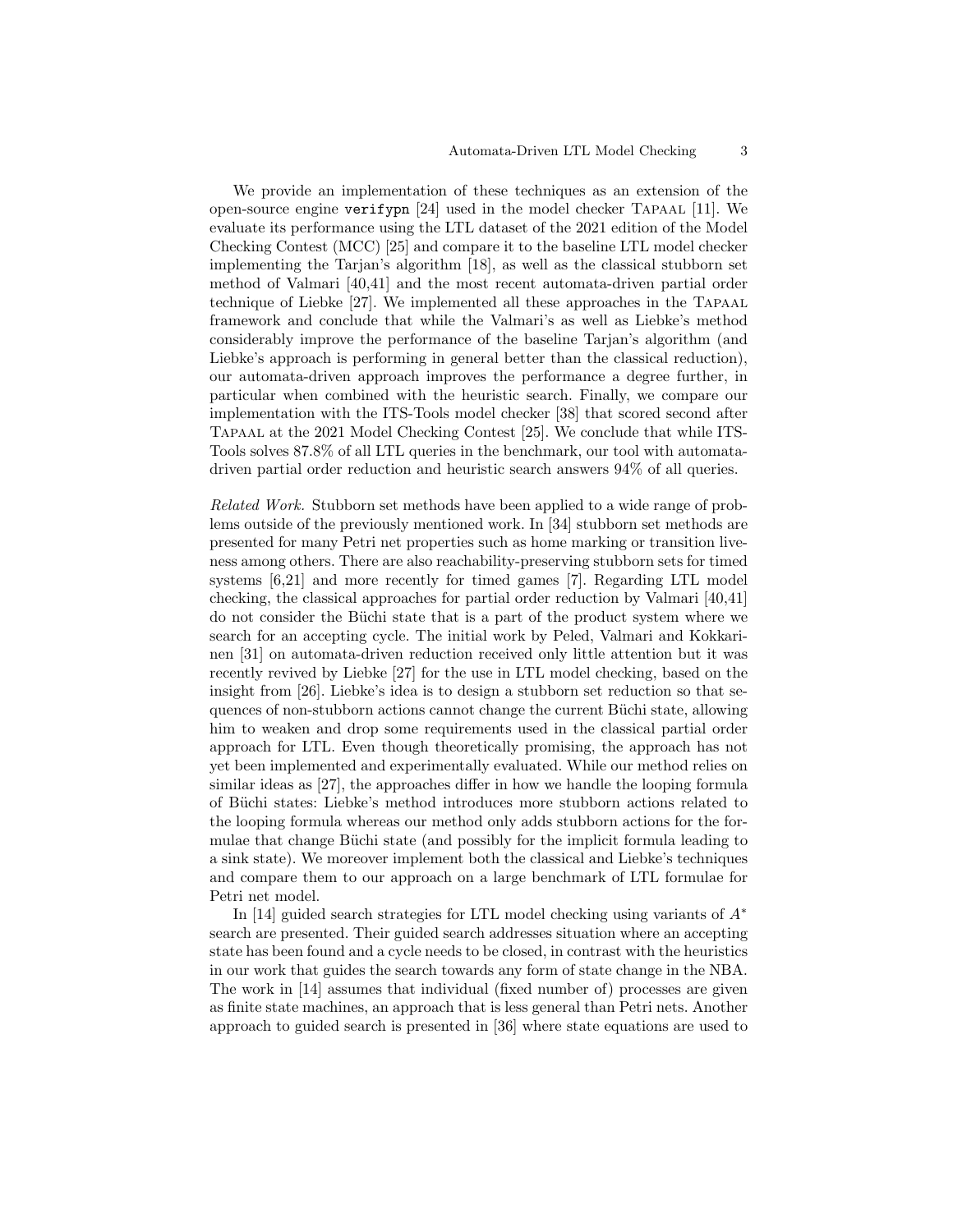guide the search, but it has not yet been extended to LTL model checking and it is computationally more demanding. In contrast, we emphasize simple heuristics that are faster to compute and efficient on a large number of models.

## 2 Preliminaries

We now define basic concepts of LTL model checking and recall the Petri net model. Let  $\mathbb{N}^0$  denote the natural numbers including zero and let  $\infty$  be such that  $x < \infty$  for all  $x \in \mathbb{N}^0$ . By tt and f we denote true and false, respectively.

#### 2.1 Labelled Transition Systems

Let AP be a fixed set of *atomic propositions*. A Labelled Transition System (LTS) with propositions is a tuple  $\mathcal{T} = (S, \Sigma, \rightarrow, L, s_0)$  where

- $S$  is a set of *states*,
- $\Sigma$  is a finite set of *actions*,
- $\rightarrow \subseteq S \times \Sigma \times S$  is a transition relation,
- $L : S \to 2^{AP}$  is a *labelling function*, and
- $s_0 \in S$  is a designated *initial state*.

We write  $s \stackrel{\alpha}{\to} s'$  if  $(s, \alpha, s') \in \to$ , and  $s \to s'$  if there exists  $\alpha$  such that  $s \xrightarrow{\alpha} s'$ . We write  $s \xrightarrow{\varepsilon} s$  where  $\varepsilon$  is the empty string, and  $s \xrightarrow{\alpha w} s'$  if  $s \xrightarrow{\alpha} s''$  and  $s'' \stackrel{w}{\rightarrow} s'$  where  $\alpha \in \Sigma$  and  $w \in \Sigma^*$ . For  $s \in S$ , if no state s' exists such that  $s \to s'$ , we call s a *deadlock* state, written  $s \nleftrightarrow$ , and if s is not a deadlock state we write  $s \to$ . We use  $\to^*$  to denote the reflexive and transitive closure of  $\to$ . We say that  $\alpha$  is enabled in s, written  $s \xrightarrow{\alpha}$ , if there exists s' such that  $s \xrightarrow{\alpha} s'$ , and the set of all enabled actions in s is denoted en(s) = { $\alpha \in \Sigma \mid s \stackrel{\alpha}{\to}$ }. For any  $a \in AP$  we say that s satisfies a, written  $s \models a$ , if  $a \in L(s)$ , and define  $\llbracket a \rrbracket = \{s \in S \mid s \models a\}$  to be the set of states satisfying a.

Let  $\mathcal{T} = (S, \Sigma, \rightarrow, L, s_0)$  be an LTS. A run  $\pi$  in  $\mathcal{T}$  is an infinite sequence of states  $s_1 s_2 \dots$  such that for all  $i \geq 1$ , either  $s_i \rightarrow s_{i+1}$  or  $s_i$  is a deadlock state and  $s_{i+i} = s_i$ . An infinite run  $\pi = s_1 s_2 \dots$  induces an infinite word  $\sigma_{\pi} =$  $L(s_1)L(s_2)... \in (2^{AP})^{\omega}$ . We define Runs(s) as the set of runs starting in s, and Runs( $\mathcal{T}$ ) = Runs( $s_0$ ) where  $s_0$  is the initial state of  $\mathcal{T}$ . We define the language of s as  $\mathcal{L}(s) = \{\sigma_{\pi} \in (2^{AP})^{\omega} \mid \pi \in \text{Runs}(s)\}\.$  For a word  $\sigma = A_0A_1\ldots$  we define  $\sigma^i = A_i A_{i+1} \dots$  to be the *i*th suffix of  $\sigma$  for  $i \geq 0$ .

#### 2.2 Linear Temporal Logic

The syntax of Linear Temporal Logic (LTL) [\[33\]](#page-22-6) is given by

$$
\varphi_1, \varphi_2 ::= a \mid \varphi_1 \land \varphi_2 \mid \varphi_1 \lor \varphi_2 \mid \neg \varphi_1 \mid F\varphi_1 \mid G\varphi_1 \mid X\varphi_1 \mid \varphi_1 \cup \varphi_2
$$

where  $\varphi_1$  and  $\varphi_2$  range over LTL formulae and  $a \in AP$  ranges over atomic propositions. An infinite word  $\sigma = A_0 A_1 ... \in (2^{AP})^\omega$  satisfies an LTL formula  $\varphi$ , written  $\sigma \models \varphi$ , according to the following inductive definition: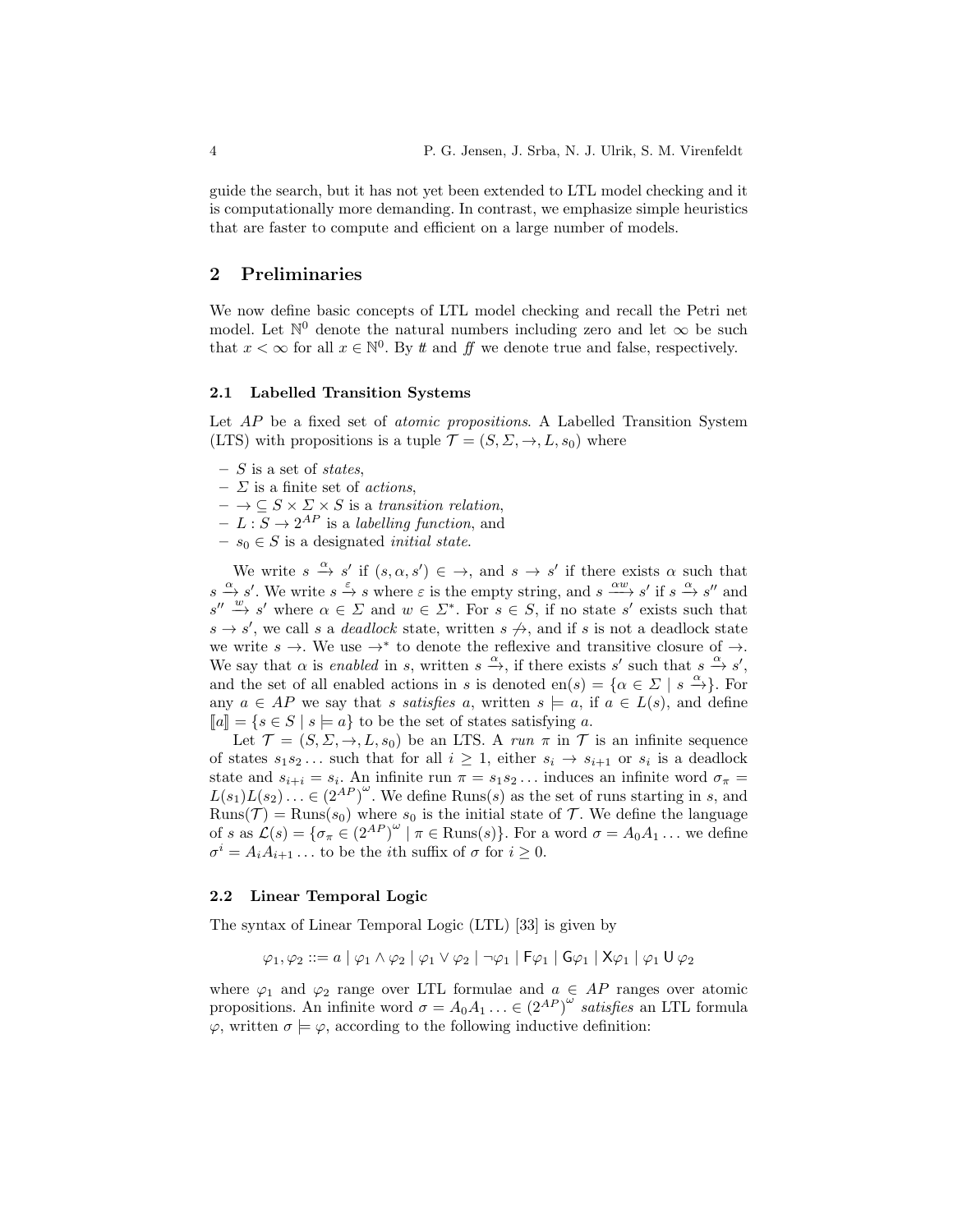$$
\sigma \models a \iff a \in A_0
$$
  
\n
$$
\sigma \models \varphi_1 \land \varphi_2 \iff \sigma \models \varphi_1 \text{ and } \sigma \models \varphi_2
$$
  
\n
$$
\sigma \models \varphi_1 \lor \varphi_2 \iff \sigma \models \varphi_1 \text{ or } \sigma \models \varphi_2
$$
  
\n
$$
\sigma \models \neg \varphi_1 \iff \text{not } \sigma \models \varphi_1
$$
  
\n
$$
\sigma \models \text{F}\varphi_1 \iff \exists i \geq 0 \, . \, \sigma^i \models \varphi_1
$$
  
\n
$$
\sigma \models \text{G}\varphi_1 \iff \forall i \geq 0 \, . \, \sigma^i \models \varphi_1
$$
  
\n
$$
\sigma \models \text{X}\varphi_1 \iff \sigma^1 \models \varphi_1
$$
  
\n
$$
\sigma \models \varphi_1 \cup \varphi_2 \iff \exists j \geq 0 \, . \, \sigma^j \models \varphi_2 \text{ and } \forall i \in \{0, 1, \dots, j - 1\} \, . \, \sigma^i \models \varphi_1
$$

Let  $\mathcal{T} = (S, \Sigma, \rightarrow, L, s_0)$  be an LTS. For a state  $s \in S$ , we say that  $s \models \varphi$  if and only if for all words  $\sigma \in \mathcal{L}(s)$  we have  $\sigma \models \varphi$ , and we say that  $\mathcal{T} \models \varphi$  if and only if  $s_0 \models \varphi$ .

Example 1. Figure [1a](#page-5-0) illustrates an LTS  $\mathcal{T} = (S, \Sigma, \rightarrow, L, s_0)$  with the set of actions  $\Sigma = {\alpha, \beta}$  and the set of atomic propositions  $AP = {a, b}$ . The initial state  $s_0$  satisfies the formula  $\mathsf{FG}(\neg a \lor b)$  as every infinite run either loops between  $s_0$  and  $s_1$  (and then satisfies  $\mathsf{G}\neg a$  already from the initial state) or it loops in  $s_3$ (and then it satisfies FGb).

#### 2.3 Nondeterministic Büchi Automata

The standard approach for verifying whether  $s \models \varphi$  for some state s and LTL formula  $\varphi$  seeks to find a counterexample to  $\varphi$  in the system synchronized with a Nondeterministic Büchi Automaton (NBA) equivalent to  $\neg \varphi$  (see e.g. [\[2\]](#page-20-10)). Before we define NBA, we introduce a logics for the propositions we may find as guards in the NBA. We let  $\mathcal{B}(AP)$  denote the set of propositions over the set of atomic propositions AP, given by the grammar

$$
b_1, b_2 ::= t \mid f \mid a \mid b_1 \wedge b_2 \mid b_1 \vee b_2 \mid \neg b_1
$$

where  $a \in AP$  and  $b_1, b_2 \in \mathcal{B}(AP)$ . We define satisfaction of a proposition b by a set of atomic propositions  $A \subseteq AP$ , written  $A \models b$ , inductively as:

$$
A \models t
$$
  
\n
$$
A \not\models ff
$$
  
\n
$$
A \models a \iff a \in A
$$
  
\n
$$
A \models b_1 \land b_2 \iff A \models b_1 \text{ and } A \models b_2
$$
  
\n
$$
A \models b_1 \lor b_2 \iff A \models b_1 \text{ or } A \models b_2
$$
  
\n
$$
A \models \neg b_1 \iff A \not\models b_1.
$$

For a proposition  $b \in \mathcal{B}(AP)$  and an LTS state  $s \in S$ , we write  $s \models b$  if  $L(s) \models b$ . We let the denotation of a proposition be the set of sets of atomic propositions given by  $[[b]] = \{A \in 2^{AP} \mid A \models b\}$ . We also write  $b_1 = b_2$  iff  $[[b_1]] = [[b_2]]$ .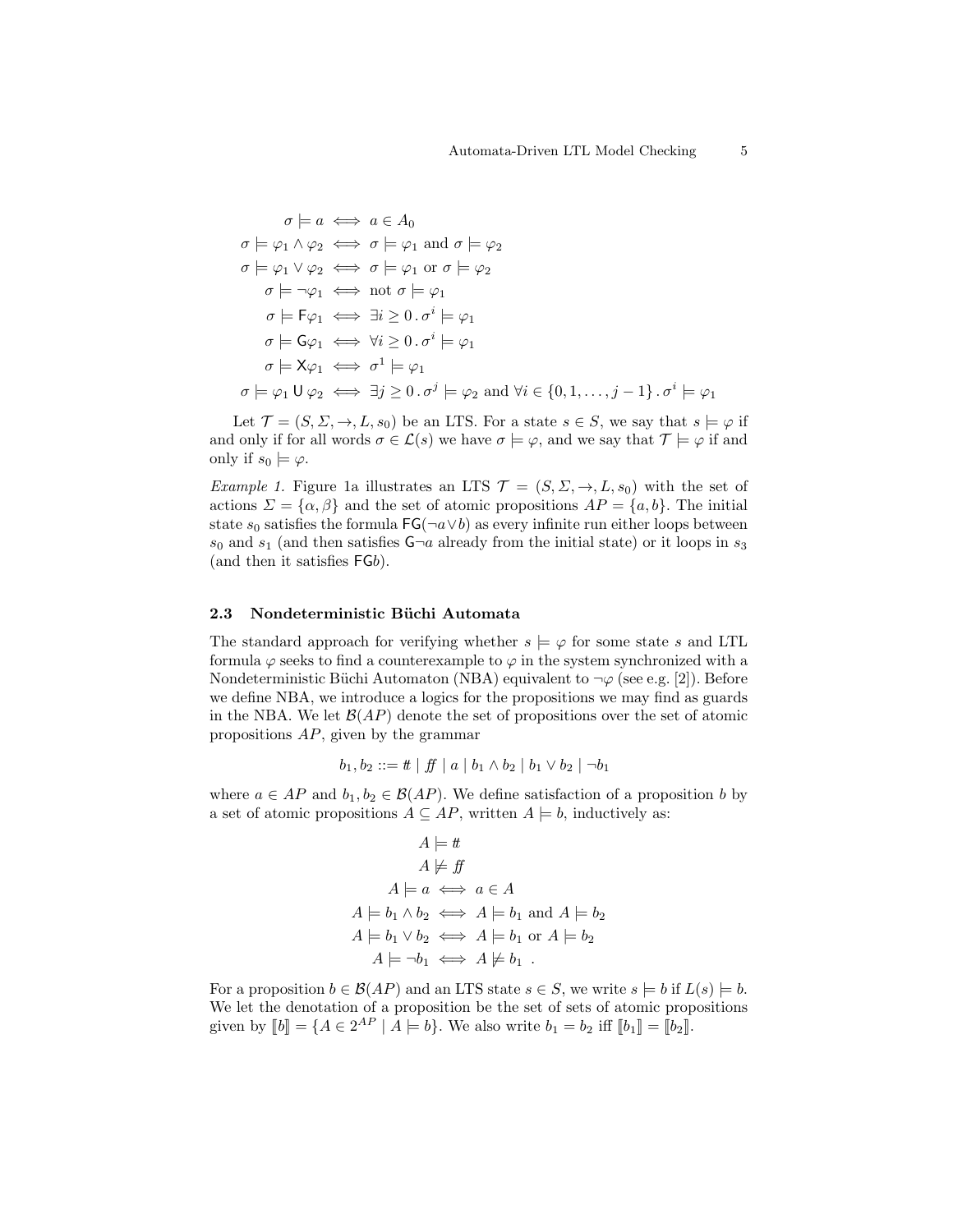<span id="page-5-0"></span>

(a) LTS  $\mathcal T$  over propositions  $a, b$ 



tt



(c) The product system  $\mathcal{T} \otimes \mathcal{A}_{\neg \mathsf{FG}_a}$ 

Fig. 1: Example LTS  $\mathcal T$  and NBA  $\mathcal A_{\neg \mathsf{FG}a}$ ;  $\mathcal T \not\models \mathsf{FG}a$  due to the accepting cycle  $(\langle s_0, q_0 \rangle \langle s_1, q_0 \rangle)^\omega$  in  $\mathcal{T} \otimes \mathcal{A}_{\neg \mathsf{FG}a}$ .

A Nondeterministic Büchi Automaton (NBA) is a tuple  $\mathcal{A} = (Q, \delta, Q_0, F)$ where

- $Q$  is a set of *states*,
- $-\delta \subseteq Q \times \mathcal{B}(AP) \times Q$  is a transition relation such that for each  $q \in Q$ , there exist only finitely many  $b \in \mathcal{B}(AP)$  and  $q' \in Q$  such that  $(q, b, q') \in \delta$ ,
- $Q_0 \subseteq Q$  is a finite set of *initial states*, and
- $F \subseteq Q$  is a set of accepting states.

We write  $q \stackrel{b}{\rightarrow} q'$  if  $(q, b, q') \in \delta$ . We consider only NBAs in a normal form so that for any pair of states  $q, q' \in Q$ , if  $q \stackrel{b}{\to} q'$  and  $q \stackrel{b'}{\to} q'$  then  $b = b'$ . This normal form can be ensured by merging the transitions  $q \stackrel{b}{\rightarrow} q'$  and  $q \stackrel{b'}{\rightarrow} q'$  into a single transition  $q \stackrel{b \vee b'}{\longrightarrow} q'$ . For a state  $q \in Q$  we define the set of progressing propositions as  $\text{Prog}(q) = \{b \in \mathcal{B}(AP) \mid q \stackrel{b}{\to} q' \text{ for some } q' \in Q \setminus \{q\}\}\)$ , and the retarding proposition as  $\text{Ret}(q) = b \in \mathcal{B}(AP)$  such that  $q \stackrel{b}{\to} q$  or  $\text{Ret}(q) = ff$  if no such b exists.

Let  $\sigma = A_0 A_1 \dots \in (2^{AP})^{\omega}$  be an infinite word. We say that an NBA A accepts  $\sigma$  if and only if there exists an infinite sequence of states  $q_0q_1 \ldots$  such that

 $- q_0 \in Q_0$ ,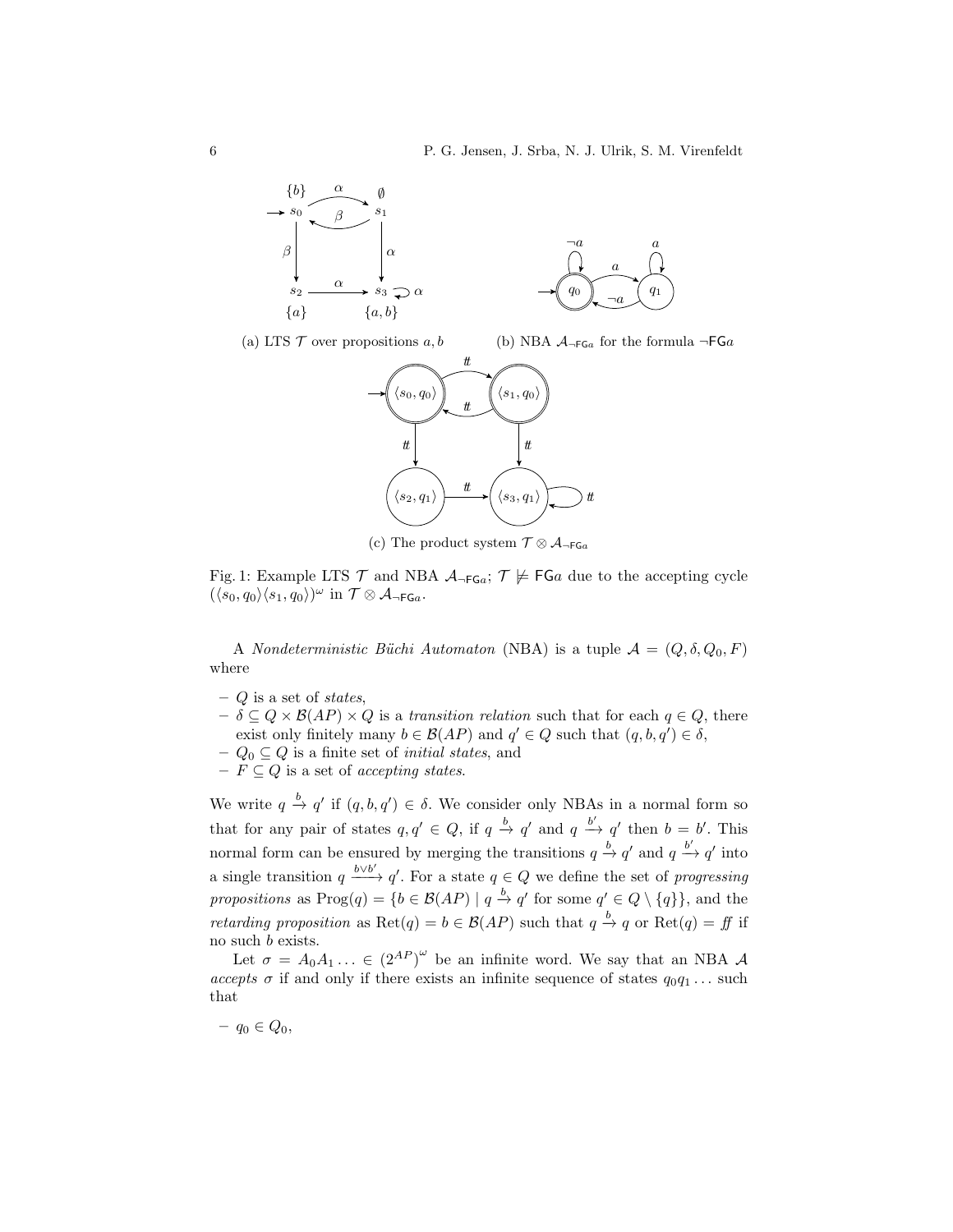<span id="page-6-0"></span>

Fig. 2: NBA  $\mathcal{A}_{\varphi}$  where  $\varphi = ((\mathsf{G}a) \cup (\mathsf{F}a)) \vee b$  with complex edge propositions

 $- q_i \stackrel{b_i}{\longrightarrow} q_{i+1}$  and  $A_i \models b_i$  for all  $i \geq 0$ , and –  $q_i \in F$  for infinitely many  $i \geq 0$ .

The language of an NBA  $\mathcal{A}$  is  $\mathcal{L}(\mathcal{A}) = {\sigma \in (2^{\mathcal{A}P})^{\omega} | \mathcal{A}$  accepts  $\sigma$ .

Automata-based model checking of LTL formulae is possible due to the following well-known result.

<span id="page-6-1"></span>**Theorem 1 [\[2\]](#page-20-10).** Let  $\varphi$  be an LTL formula. There exists an NBA  $\mathcal{A}_{\varphi}$  with finitely many states such that  $\mathcal{L}(\mathcal{A}_{\varphi}) = \mathcal{L}(\varphi)$ .

Example 2. [Figure 2](#page-6-0) shows an NBA equivalent to the formula  $((Ga) \cup (Fa)) \vee b$ . The set of progressing propositions from  $q_0$  is  $\text{Prog}(q_0) = \{a \lor b, \neg a \land \neg b\}$ , and it has the retarding proposition  $ff$ . The set of progressing propositions of  $q_1$  is the singleton set  $\text{Prog}(q_1) = \{a\}$ , and the retarding proposition is  $\text{Ret}(q_1) = \neg a$ .

From [Theorem 1](#page-6-1) we know that any infinite word  $\sigma$  that satisfies  $\varphi$  must be accepted by  $\mathcal{A}_{\varphi}$  and vice versa. Recall that an LTS  $\mathcal{T} = (S, \Sigma, \rightarrow, L, s_0)$  satisfies  $\varphi$  if and only if for all  $\sigma \in \mathcal{L}(s_0)$  we have  $\sigma \models \varphi$ . Conversely, if there exists a word  $\sigma \in \mathcal{L}(s_0)$  such that  $\sigma \not\models \varphi$  then  $\mathcal{T} \not\models \varphi$ , and  $\sigma$  is accepted by  $\mathcal{A}_{\neg \varphi}$ . We therefore synchronize  $\mathcal T$  with  $\mathcal A_{\neg \varphi}$  and look for counterexamples.

<span id="page-6-2"></span>**Definition 1 (Product).** Let  $\mathcal{T} = (S, \Sigma, \rightarrow, L, s_0)$  be an LTS and let  $\mathcal{A} = (Q, \delta, Q_0, F)$  be an NBA. Then the product  $\mathcal{T} \otimes \mathcal{A} = (Q', \delta', Q'_0, F')$  is an NBA such that

- $-Q' = S \times Q,$
- $\langle s, q \rangle \stackrel{t}{\rightarrow} \langle s', q' \rangle$  if either  $s \rightarrow s'$  or s is a deadlock and  $s = s'$ , and  $q \stackrel{b}{\rightarrow} q'$ for some  $b \in \mathcal{B}(AP)$  s.t.  $s' \models b$ ,
- $-Q'_0 = \{ \langle s_0, q \rangle \in Q' \mid \exists q_0 \in Q_0 \ldotp q_0 \stackrel{b}{\rightarrow} q \text{ for some } b \in \mathcal{B}(AP) \text{ s.t. } s_0 \models b \}, \text{ and}$  $- F' = \{ \langle s, q \rangle \in Q' \mid q \in F \}.$

The following theorem states the key property of the product construction.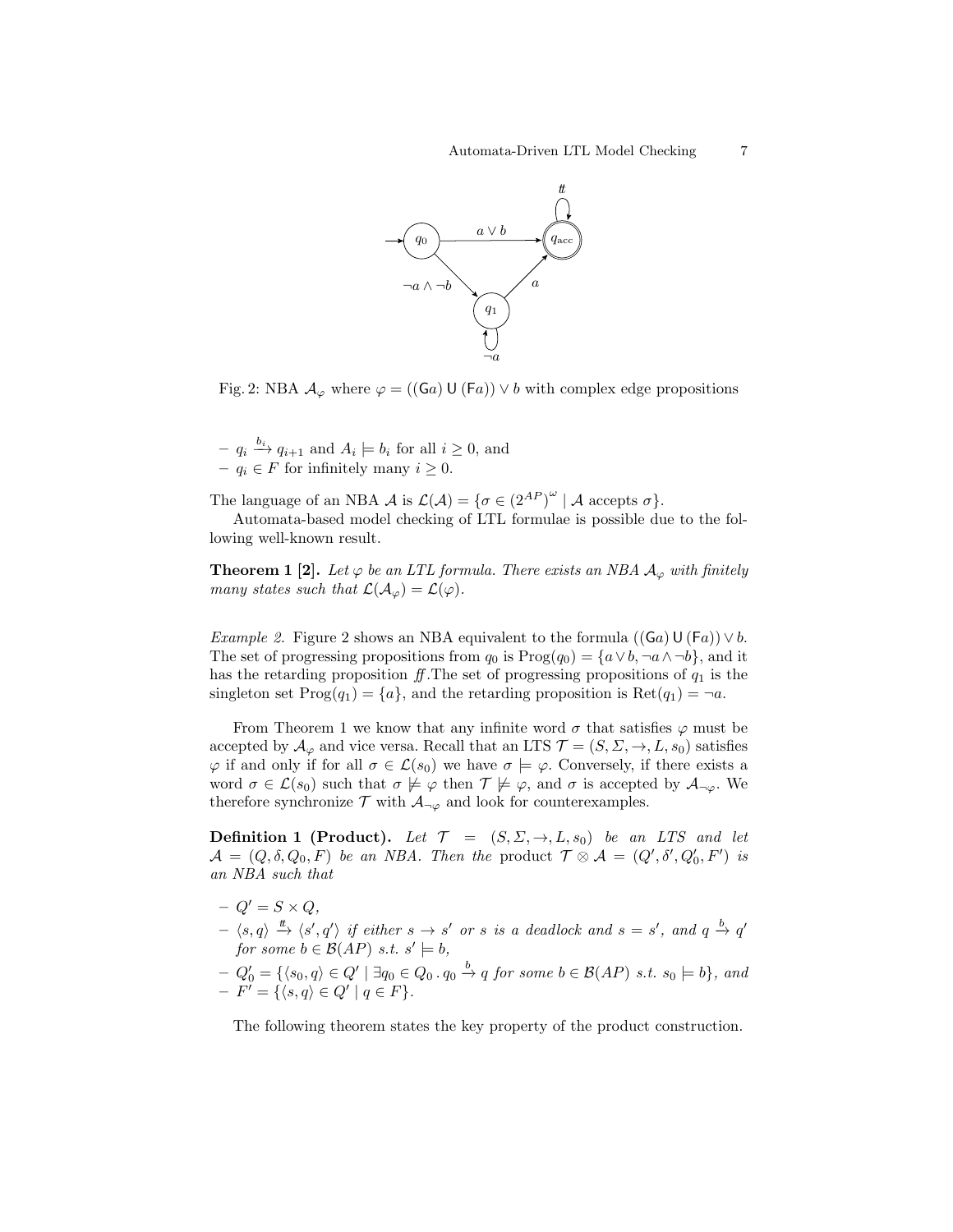**Theorem 2 [\[2\]](#page-20-10).** Let  $\mathcal{T}$  be an LTS with initial state  $s_0$ ,  $\varphi$  be an LTL formula and  $\mathcal{A}_{\neg\varphi}$  be an NBA such that  $\mathcal{L}(A_{\neg\varphi}) = \mathcal{L}(\neg\varphi)$ . Then  $s_0 \models \varphi$  if and only if  $\mathcal{L}(\mathcal{T}\otimes \mathcal{A}_{\neg \varphi})=\emptyset.$ 

In other words, the product construction is suitable for verifying whether  $\mathcal{T} \models \varphi$ . The model checking procedure consists of constructing the product  $T \otimes A_{\neg \varphi}$  and searching for accepting runs. In practice this becomes a search for reachable cycles containing accepting states, since such cycles generate infinite accepting runs. We use a specialized variant of Tarjan's connected component algorithm described in [\[18\]](#page-21-9) for checking the emptiness of the product automaton.

*Example 3.* The LTS  $\mathcal T$  depicted in [Figure 1a](#page-5-0) does not satisfy the LTL formula **FGa.** In order to show this, [Figure 1b](#page-5-0) depicts the NBA  $A_{\neg$ **FGa** equivalent to the LTL formula  $\neg$ FGa, and [Figure 1c](#page-5-0) shows the reachable part of the product  $\mathcal{T} \otimes A_{\neg \mathsf{FG}_a}$ . Since the looping run  $(\langle s_0, q_0 \rangle \langle s_1, q_0 \rangle)^\omega$  visits the accepting state  $\langle s_0, q_0 \rangle$  infinitely often, we can conclude that  $\mathcal{T} \not\models \mathsf{FG}a$ , and the run  $(s_0s_1)^\omega$  can be used as a diagnostic counterexample.

#### 2.4 Petri Nets

A Petri net (with inhibitor arcs) is a 4-tuple  $N = (P, T, W, I)$  where

- $P$  is a finite set of *places*,
- T is a finite set of transitions such that  $P \cap T = \emptyset$ ,
- $W : (P \times T) \cup (T \times P) \rightarrow \mathbb{N}^0$  is the *arc weight* function, and
- $-I:(P\times T)\to\mathbb{N}\cup\{\infty\}$  is the *inhibitor arc weight* function.

A marking is a function  $M: P \to \mathbb{N}^0$  assigning to each place a number of tokens. We write  $\mathcal{M}(N)$  to denote the set of all markings of Petri net N. The semantics of a Petri net  $N = (P, T, W, I)$  is given by the transition relation between markings such that  $M \stackrel{t}{\rightarrow} M'$  if for all  $p \in P$  we have  $M(p) \ge W(p, t)$ ,  $M(p) < I(p, t)$ , and  $M'(p) = M(p) - W(p, t) + W(t, p)$ .

For  $x \in P \cup T$ , we write •x to mean  $\{y \in T \cup P \mid W(y, x) > 0\}$ , called the preset, and  $x^{\bullet}$  to mean  $\{y \in T \cup P \mid W(x, y) > 0\}$ , called the postset. We straightforwardly extend this to sets  $X \subseteq T$  and  $X \subseteq P$  such that  $\bullet X =$  $\bigcup_{x\in X} \bullet x$  and  $X^{\bullet} = \bigcup_{x\in X} x^{\bullet}$ . For a place  $p \in P$  we define the *increasing preset* of p as  $^+p = \{t \in \bullet p \mid W(t,p) > W(p,t)\}\$ , and the *decreasing postset* of p as  $p^- = \{t \in p^{\bullet} \mid W(t,p) < W(p,t)\}.$  The *inhibitor postset* of  $p \in P$  is  $p^{\circ} = \{t \in P\}$  $T | I(p,t) < \infty$  and the *inhibitor preset* of  $t \in T$  is  $\mathcal{L} = \{p \in P | I(p,t) < \infty\}$ 

A net  $N = (P, T, W, I)$  gives rise to an LTS  $\mathcal{T} = (\mathcal{M}(N), T, \rightarrow, L, M_0)$  where  $M_0$  is a designated initial marking and the set  $AP$  of atomic propositions is formed by the grammar

$$
a ::= t \mid e_1 \bowtie e_2
$$
  

$$
e ::= p \mid c \mid e_1 \oplus e_2
$$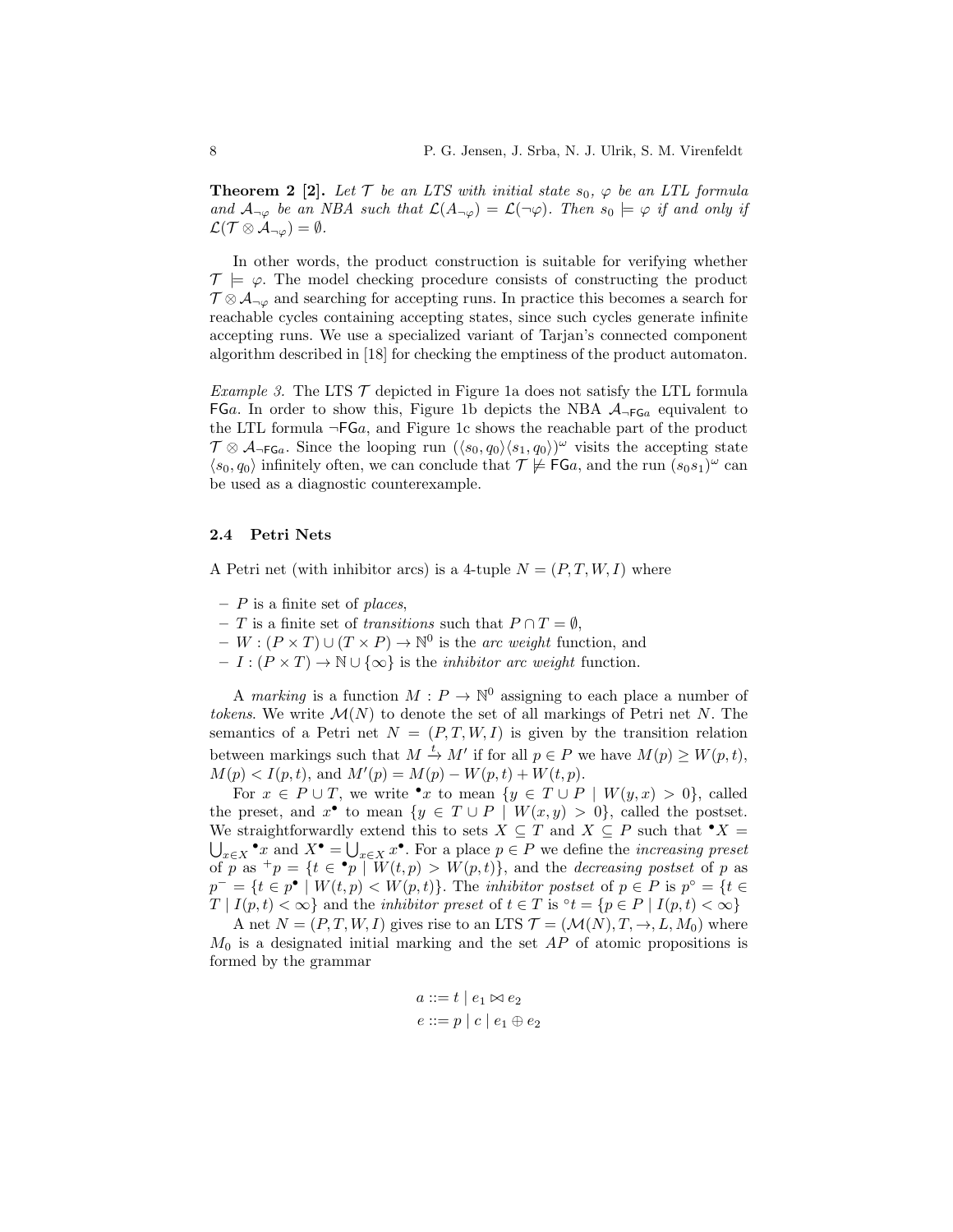where t ∈ T, p ∈ P, c ∈ N 0 , ./ ∈ {<, ≤, 6=, =, >, ≥}, and ⊕ ∈ {·, +, −}. Given a Petri net  $N = (P, T, W, I)$ , the satisfaction of a marking  $M \in \mathcal{M}(N)$  of an atomic proposition  $a \in AP$  is given by

$$
M \models t \text{ iff } M \xrightarrow{t} M \models e_1 \bowtie e_2 \text{ iff } \text{eval}_M(e_1) \bowtie \text{eval}_M(e_2)
$$

and where  $eval_M(p) = M(p)$ ,  $eval_M(c) = c$  and  $eval_M(e_1 \oplus e_2) = eval_M(e_1) \oplus$  $eval_M(e_2)$ .

For  $t \in T$ , the fireability proposition t can be rewritten into the cardinality proposition  $\bigwedge_{p \in \bullet_t} (p \geq W(p, t)) \wedge \bigwedge_{p \in \circ_t} (p < I(p, t))$  requiring that all pre-places of  $t$  are sufficiently marked and no inhibitor arc of  $t$  is sufficiently marked. In the following, we assume that all propositions are cardinality propositions.

## <span id="page-8-0"></span>3 Automata-Guided Partial Order Reduction

Partial order reductions are techniques that address the state space explosion problem by reducing the number of interleavings of concurrent actions and exploring only their representative permutations; this can result in exponential reductions in the size of the state space (see e.g. [\[40,](#page-22-4)[42\]](#page-22-13)). We shall now present our approach improving the classical stubborn set partial order technique [\[40,](#page-22-4)[41\]](#page-22-8) for LTL without the next operator. We adapt and extend the ideas of the reachability-preserving stubborn set construction from [\[34,](#page-22-10)[4,](#page-20-4)[7\]](#page-20-9) to automata-driven technique for the full LTL logic. First, we prove the formal correctness of the method on the low level formalism of labelled transition systems and later on we specialize it to Petri nets.

### 3.1 Automata-Driven Stubborn Set Method for LTL

The basic idea of our approach is to apply the reachability-preserving stubborn set method from [\[34,](#page-22-10)[4](#page-20-4)[,7\]](#page-20-9), where the reachability problem is the proposition  $\bigvee_{b \in \text{Prog}(q)} b$  for Büchi state q. In order to make this work for the full LTL logic, we have to do further considerations.

In the rest of this section, let  $\text{Sink}(q) = \neg(\bigvee_{b \in \text{Prog}(q)} b \vee \text{Ret}(q))$  be the sink state proposition. We note that  $(\vee_{b \in \text{Prog}(q)} b) \vee \text{Ret}(q) \vee \text{Simk}(q) = t$  for any Büchi state  $q$ . In order to preserve correctness of the method for LTL, we require that our stubborn sets do not contain unsafe actions, which are actions that can cause some progressing proposition to become satisfied.

<span id="page-8-1"></span>**Definition 2 (Safe action).** Let  $\mathcal{T} = (S, \Sigma, \rightarrow, L, s_0)$  be an LTS and let  $\mathcal{A} =$  $(Q, \delta, Q_0, F)$  be an NBA. For a state  $s \in S$  and proposition  $b \in \mathcal{B}(AP)$ , a set  $\text{Safe}(s, b) \subseteq \Sigma$  is safe wrt. b if for all  $\alpha \in \text{Safe}(s, b)$  and all  $w \in (\Sigma \setminus \{\alpha\})^*$ , if  $s \stackrel{w}{\to} s'$ ,  $s \stackrel{\alpha w}{\longrightarrow} s''$ , and  $s' \not\models b$ , then  $s'' \not\models b$ . For states  $s \in S$  and  $q \in Q$ , a set  $\text{Safe}(s, q) \subseteq \Sigma$  is safe wrt. q if  $\text{Safe}(s, b) \subseteq \text{Safe}(s, q)$  for all propositions  $b \in \text{Prog}(q) \cup \{\text{Sink}(q)\}\$ . Actions from the set  $\text{Safe}(s,q)$  are called safe in the product state  $\langle s, q \rangle$ .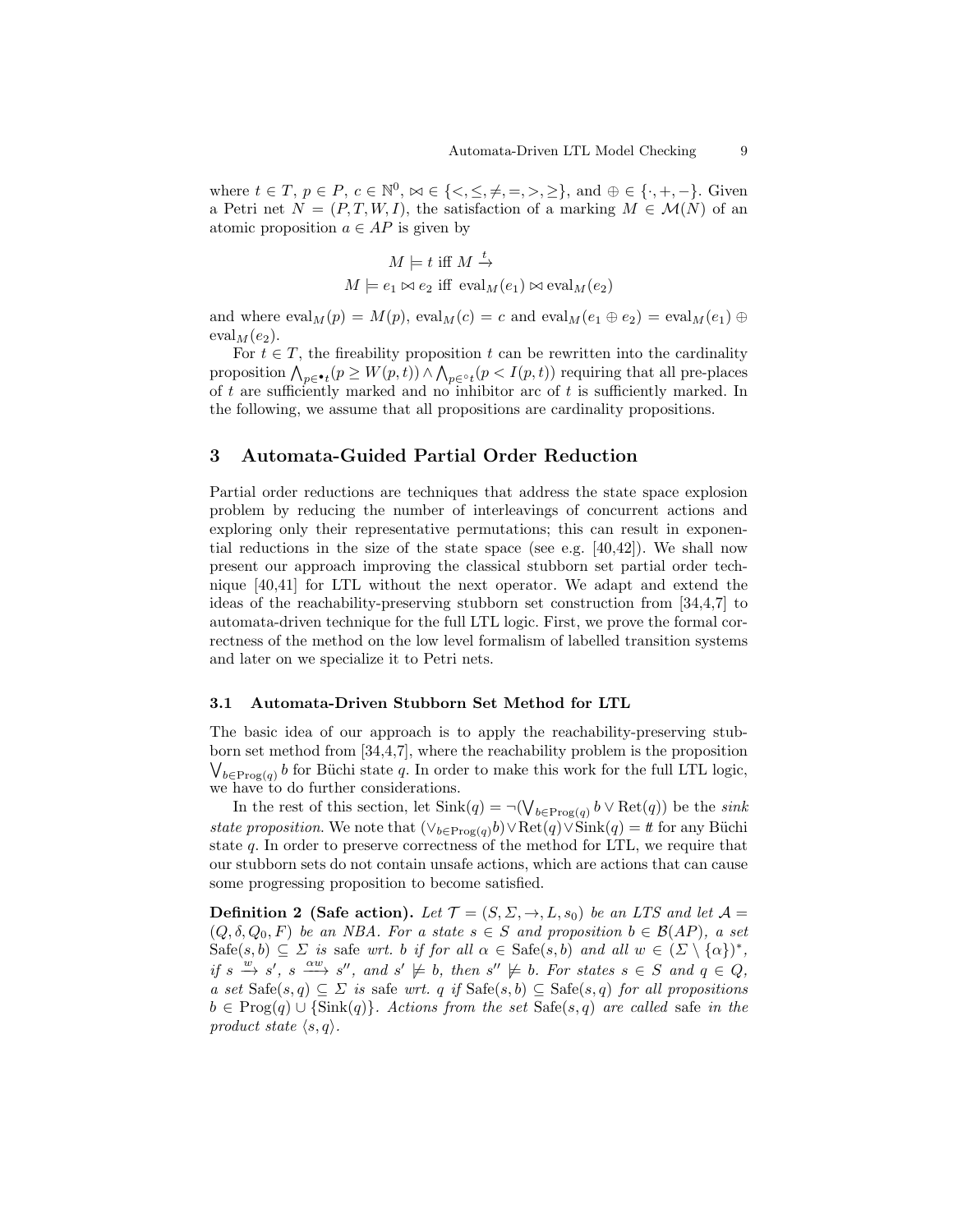The property of a safe action  $\alpha$  is that if in a state s of an LTS we execute a sequence of actions w after which we do not satisfy b then executing  $\alpha$  first followed by w does not satisfy b either. In particular, when w is empty, if  $s \not\models b$ and  $s \stackrel{\alpha}{\to} s'$ , then  $s' \not\models b$ . The idea of safe actions is inspired by a stubborn set technique for games [\[7\]](#page-20-9) but adapted to our LTL model checking problem.

The main characteristics of our automata-driven method is that the partial order reduction no longer only depends on the current LTS state, but we also consider the NBA state we are in at the moment. For this reason, we formally define a reduction on the product state space.

**Definition 3 (Product reduction).** Let  $\mathcal{T} = (S, \Sigma, \rightarrow, L, s_0)$  be an LTS and  $\mathcal{A} = (Q, \delta, Q_0, F)$  be an NBA. A product reduction is a function  $St: S \times Q \rightarrow 2^{\Sigma}$ . Let  $\mathcal{T} \otimes_{St} \mathcal{A}$  be the reduced product of the product  $\mathcal{T} \otimes \mathcal{A}$  restricted by St such that  $\langle s, q \rangle \rightarrow_{St} \langle s', q' \rangle$  in  $\mathcal{T} \otimes_{St} \mathcal{A}$  if and only if  $\langle s, q \rangle \rightarrow \langle s', q' \rangle$  in  $\mathcal{T} \otimes \mathcal{A}$  and  $s \xrightarrow{\alpha} s'$  for some  $\alpha \in St(s,q)$ .

We can now present the list of axioms required by our stubborn set method for LTL model checking.

Definition 4 (Axioms on product reduction). Let  $\mathcal{T} = (S, \Sigma, \rightarrow, L, s_0)$  be an LTS,  $\mathcal{A} = (Q, \delta, Q_0, F)$  be an NBA and let  $St : S \times Q \rightarrow 2^{\Sigma}$  be a product reduction. The following four axioms are defined as follows (universally quantified for all  $s \in S$  and all  $q \in Q$ ):

- **COM** If  $\alpha \in St(s,q)$  and  $\alpha_1, \alpha_2, \ldots, \alpha_n \in \overline{St(s,q)}^*$  and  $s \xrightarrow{\alpha_1 \ldots \alpha_n \alpha} s'$  then  $s \xrightarrow{\alpha\alpha_1...\alpha_n} s'.$
- **R** If  $\alpha_1 \dots \alpha_n \in \overline{St(s, q)}^*$  and for all  $b \in Prog(q)$  we have  $s \not\models b$  then  $s \xrightarrow{\alpha_1 \dots \alpha_n} s'$ implies that  $s' \not\models b$  for all  $b \in \text{Prog}(q)$ .
- **SAFE** Either en(s) ∩  $St(s, q) \subseteq$  Safe(s, q) and s  $\not\models b$  for all propositions  $b \in$  $\text{Prog}(q) \cup \{\text{Sink}(q)\}\text{, or } St(s,q) = \Sigma.$
- **KEY** If en(s)  $\neq \emptyset$  and  $q \in F$ , then there is some key action  $\alpha_{\text{kev}} \in St(s, q)$ such that whenever  $s \xrightarrow{\alpha_1...\alpha_n} s_n$  for  $\alpha_1, ..., \alpha_n \in \overline{St(s,q)}^*$  then  $s_n \xrightarrow{\alpha_{\text{key}}}$ .

Axioms COM and R are adapted from the standard reachability-preserving stubborn set methods, see e.g. [\[4](#page-20-4)[,34\]](#page-22-10), and made sensitive to preserve at least one execution (under the stubborn actions from the set  $St(s, q)$ ) to each configuration where some of the progressing formulae becomes enabled. The axiom SAFE ensures that we do not prune any outgoing transition  $(St(s, q) = \Sigma)$  if some unsafe stubborn action is enabled or if some progressing proposition is already satisfied. Note that while the sink state proposition is important for the axiom SAFE, it is not important for R. Finally, the axiom KEY asserts that there is a key stubborn action in accepting Büchi states, ensuring that we preserve at least one infinite accepting run.

We are now ready to prove the main correctness theorem for our stubborn set method for LTL model checking.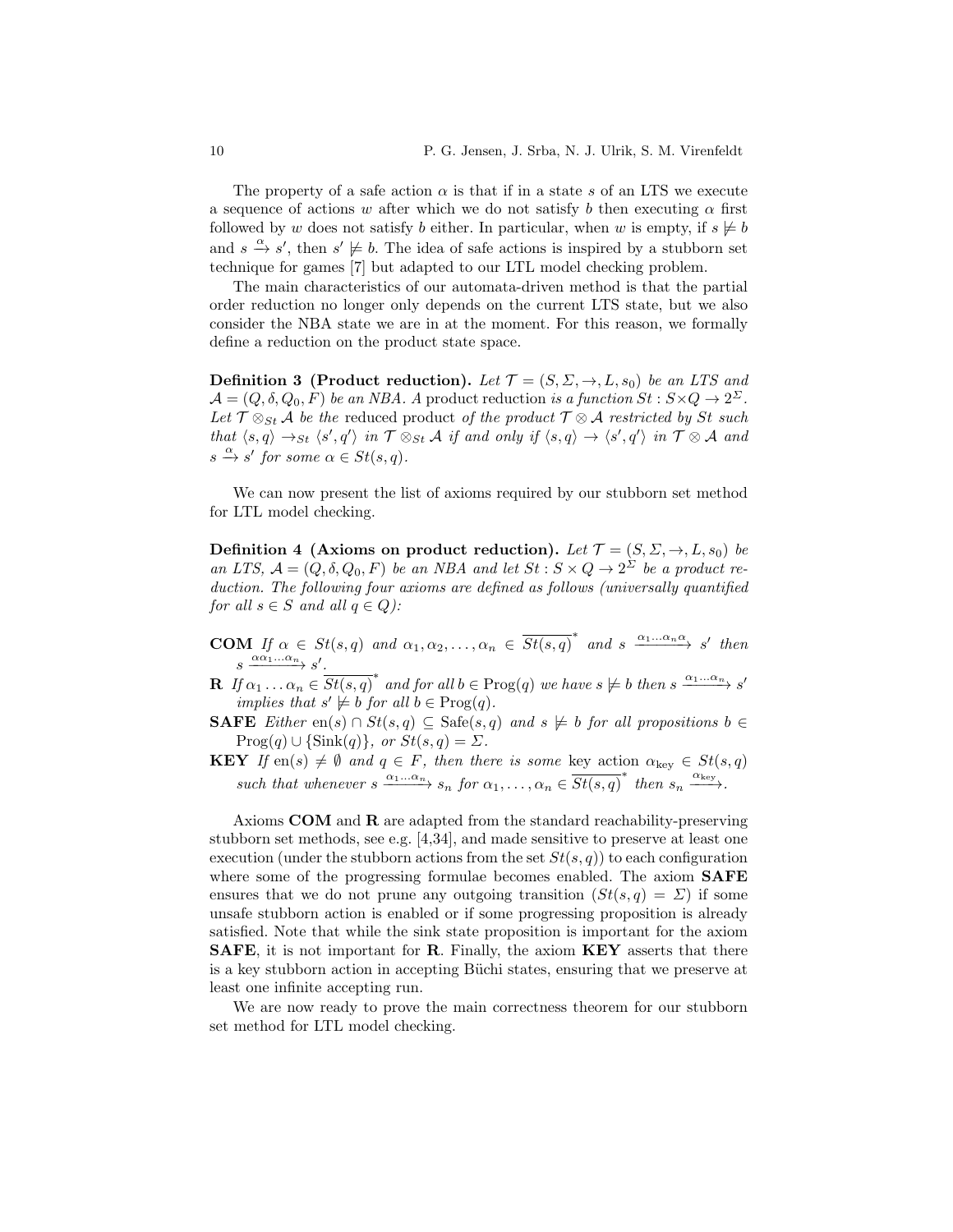<span id="page-10-2"></span>**Theorem 3.** Let  $\mathcal{T} = (S, \Sigma, \rightarrow, L, s_0)$  be an LTS,  $\mathcal{A} = (Q, \delta, Q_0, F)$  be an NBA,  $St: S \times Q \rightarrow 2^{\Sigma}$  be a product reduction satisfying COM, R, SAFE, and KEY, and  $\mathcal{T} \otimes_{St} \mathcal{A}$  be the reduced state space of  $\mathcal{T} \otimes \mathcal{A}$  given by St. Then  $\mathcal{T} \otimes \mathcal{A}$  contains an accepting run if and only if  $\mathcal{T} \otimes_{St} \mathcal{A}$  contains an accepting run.

#### 3.2 Stubborn Sets for LTL Model Checking on Petri Nets

We now present a syntax-driven method for efficiently computing stubborn sets for markings in a Petri net. We start by defining a COM-saturated set of Petri net transitions, using the increasing presets and decreasing postsets of transitions (see also [\[4\]](#page-20-4)).

<span id="page-10-0"></span>**Definition 5 (COM-saturation).** Let  $N = (P, T, W, I)$  be a Petri net and  $M \in \mathcal{M}(N)$  be a marking. We say that a set  $T' \subseteq T$  is COM-saturated in M if

- 1. for all  $t \in T'$ , if  $M \stackrel{t}{\rightarrow}$  then
	- $-$  for all  $p \in \mathbf{^*}$ t where  $t \in p^-$  we have  $p^{\bullet} \subseteq T'$ , and
	- − for all  $p \in t^{\bullet}$  where  $t \in {}^{+}p$  we have  $p^{\circ} \subseteq T'$ , and
- 2. for all  $t \in T'$ , if  $M \not\stackrel{t}{\to}$  then
	- *−* there exists a  $p \in \cdot t$  such that  $M(p) < W(p, t)$  and  $\vdash p \subseteq T'$ , or
	- − there exists a  $p \in \mathcal{F}$  such that  $M(p) \geq I(p,t)$  and  $p^{-} \subseteq T'$ .

Intuitively, Condition 1 requires that if  $t$  is enabled and decreases the number of tokens in the place  $p \in \cdot t$ , then any t' that has p as a pre-place, i.e.  $p \in \cdot t \cap \cdot t'$ , is in conflict with t since t can disable  $t'$  and must be a part of the set  $T'$ . Likewise if t increases the number of tokens in a place  $p$  with outgoing inhibitor arcs, the transitions inhibited by  $p$  are also in conflict with  $t$  and must be a part of  $T'$ . Condition 2 states that a transition  $t'$  that can cause a disabled transition  $t$  to become enabled cannot be commuted with  $t$  and must be added to  $T'$ . This is the case if either  $t'$  adds tokens to some insufficiently marked pre-place  $p \in \text{L}$  or if t' removes tokens from a sufficiently marked place  $p \in \text{A}^{\circ}t$  that has an inhibitor arc to t.

The following lemma states that transitions from a COM-saturated set  $T'$ can be commuted with any sequence of transitions that are not in  $T'$ , or in other words that  $T'$  satisfies the **COM** axiom. The lemma moreover shows that an enabled stubborn transition cannot be disabled by firing any sequence of nonstubborn transitions.

<span id="page-10-1"></span>**Lemma 1.** Let  $N = (P, T, W, I)$  be a Petri net, let  $M \in \mathcal{M}(N)$  be a marking and let  $T' \subseteq T$  be COM-saturated in M. For all  $t \in T'$  and all  $t_1, \ldots, t_n \in T \setminus T'$ 

a) if  $M \xrightarrow{t_1...t_n t} M'$  then  $M \xrightarrow{tt_1...t_n} M'$ , and b) if  $M \xrightarrow{t_1...t_n} M'$  and  $M \xrightarrow{t}$  then  $M' \xrightarrow{t}$ .

The conditions in [Definition 5](#page-10-0) give rise to a straightforward closure algorithm that starting from some set of transitions  $T'$  iteratively includes additional transitions as required by Conditions 1 and 2 until the set of transitions gets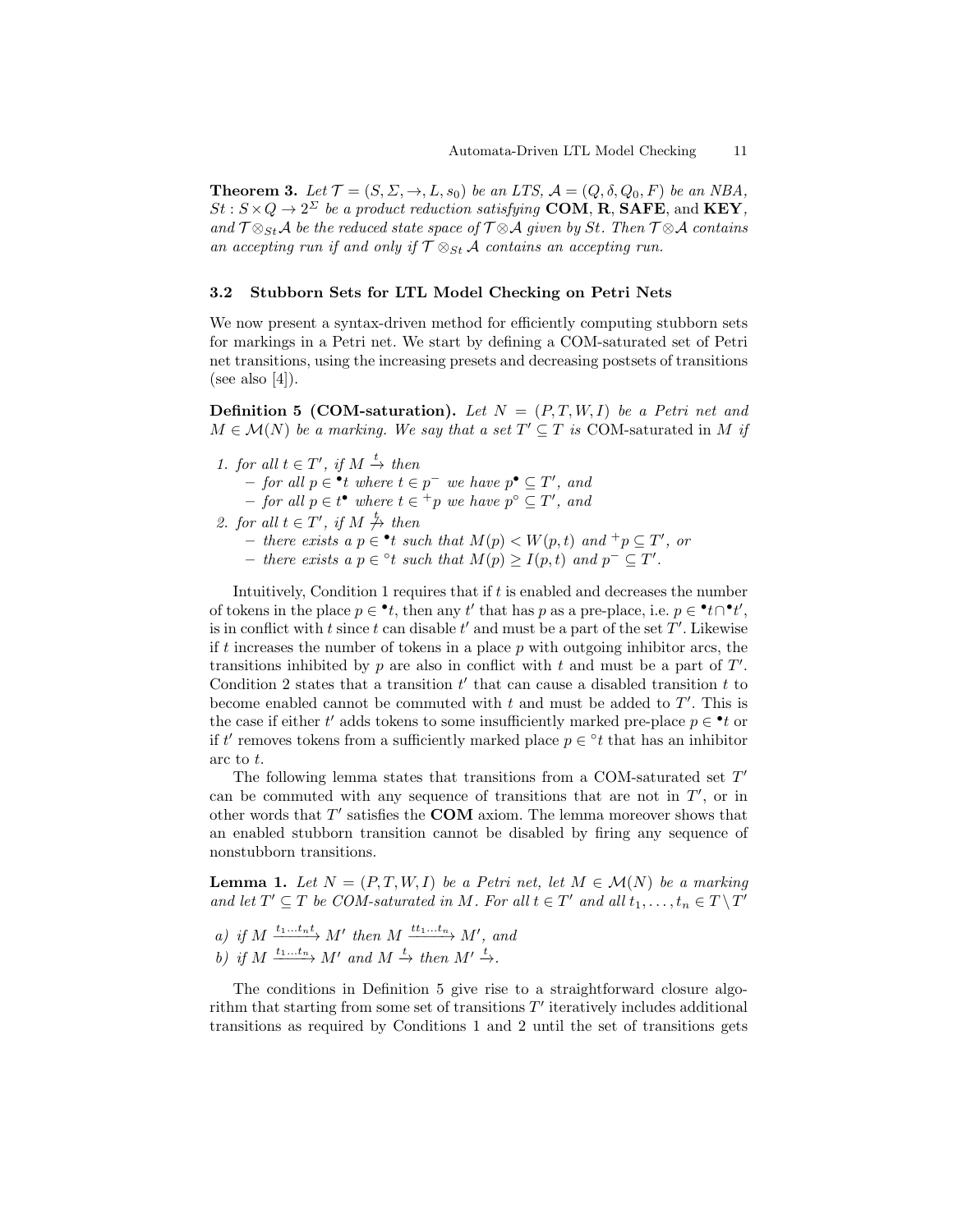saturated, however, due to the choice of the place  $p$  in Condition 2, it is not guaranteed that we always get the same COM-saturated set.

The next definition of increasing and decreasing transitions of an arithmetic expression is needed for constructing safe stubborn sets and for axiom R.

**Definition 6 (Increasing/decreasing transitions).** Let  $N = (P, T, W, I)$  be a Petri net and let  $e \in E$  be an arithmetic expression. The sets of increasing transitions incr(e) and decreasing transitions decr(e) are recursively defined by:  $\text{incr}(p) = {}^{+}p$ ,  $\text{decr}(p) = p^{-}$ ,  $\text{incr}(c) = \text{decr}(c) = ∅$ ,  $\text{incr}(e_1 + e_2) = \text{incr}(e_1) \cup$  $\text{incr}(e_2)$ ,  $\text{decr}(e_1 + e_2) = \text{decr}(e_1) \cup \text{decr}(e_2)$ ,  $\text{incr}(e_1 - e_2) = \text{incr}(e_1) \cup \text{decr}(e_2)$ , decr( $e_1 - e_2$ ) = decr( $e_1$ ) ∪ incr( $e_2$ ), decr( $e_1 \cdot e_2$ ) = incr( $e_1 \cdot e_2$ ) = incr( $e_1$ ) ∪  $\text{incr}(e_2) \cup \text{decr}(e_1) \cup \text{decr}(e_2).$ 

The sets incr(e) and  $\text{decr}(e)$  contain all transitions that can possibly increase, resp. decrease the value of the expression  $e \in E$ ; this is formalized as follows.

<span id="page-11-0"></span>**Lemma 2** [\[4\]](#page-20-4). Let  $N = (P, T, W, I)$  be a Petri net, let  $e \in E$  be an expression, and let  $M, M' \in \mathcal{M}(N)$  be markings such that  $M \xrightarrow{t_1...t_n} M'$  for  $t_1,...,t_n \in T$ . If  $\mathrm{eval}_M(e) < \mathrm{eval}_{M'}(e)$  then there is i such that  $t_i \in \mathrm{incr}(e)$ , and if  $\mathrm{eval}_M(e) >$ eval<sub>M'</sub>(e) then there is i such that  $t_i \in \text{decr}(e)$ .

In order to preserve the axiom **SAFE**, we shall define the notion of *strictly* interesting transitions, i.e. those transitions that have the potential to change a value of a given Boolean combination of atomic propositions. The purpose of the set of strictly interesting transitions  $A_M^+$  given in the following definition is to efficiently compute syntactic over-approximations of all unsafe transitions in a marking M.

**Definition 7** (Strictly interesting transitions). Let  $N = (P, T, W, I)$  be a Petri net and let  $b \in \mathcal{B}(AP)$  be a proposition. For a marking  $M \in \mathcal{M}(N)$  the set  $A_M^+(b) \subseteq T$  of strictly interesting transitions of b is defined as

$$
A_M^+(t) = A_M^+(t) = \emptyset
$$
  
\n
$$
A_M^+(e_1 < e_2) = A_M^+(e_1 \le e_2) = \text{decr}(e_1) \cup \text{incr}(e_2)
$$
  
\n
$$
A_M^+(e_1 > e_2) = A_M^+(e_1 \ge e_2) = \text{incr}(e_1) \cup \text{decr}(e_2)
$$
  
\n
$$
A_M^+(e_1 = e_2) = \begin{cases} \text{decr}(e_1) \cup \text{incr}(e_2) & \text{if } \text{eval}_M(e_1) > \text{eval}_M(e_2) \\ \text{incr}(e_1) \cup \text{decr}(e_2) & \text{if } \text{eval}_M(e_1) < \text{eval}_M(e_2) \end{cases}
$$
  
\n
$$
A_M^+(e_1 \ne e_2) = \text{incr}(e_1) \cup \text{decr}(e_2) \cup \text{decr}(e_1) \cup \text{incr}(e_2)
$$
  
\n
$$
A_M^+(b_1 \vee b_2) = A^+(b_1 \wedge b_2) = A_M^+(b_1) \cup A_M^+(b_2)
$$

$$
A_M^+ (\neg (e_1 \le e_2)) = A_M^+ (e_1 \ge e_2)
$$
  
\n
$$
A_M^+ (\neg (e_1 \le e_2)) = A_M^+ (e_1 \le e_2)
$$
  
\n
$$
A_M^+ (\neg (e_1 \le e_2)) = A_M^+ (e_1 \le e_2)
$$
  
\n
$$
A_M^+ (\neg (e_1 \le e_2)) = A_M^+ (e_1 \ne e_2)
$$
  
\n
$$
A_M^+ (\neg (e_1 \ne e_2)) = A_M^+ (e_1 \ne e_2)
$$
  
\n
$$
A_M^+ (\neg (e_1 \ne e_2)) = A_M^+ (e_1 \ne e_2)
$$
  
\n
$$
A_M^+ (\neg (e_1 \ne e_2)) = A_M^+ (e_1 \ne e_2)
$$
  
\n
$$
A_M^+ (\neg (e_1 \ne e_2)) = A_M^+ (e_1 \ne e_2)
$$
  
\n
$$
A_M^+ (\neg (e_1 \ne e_2)) = A_M^+ (e_1 \ne e_2)
$$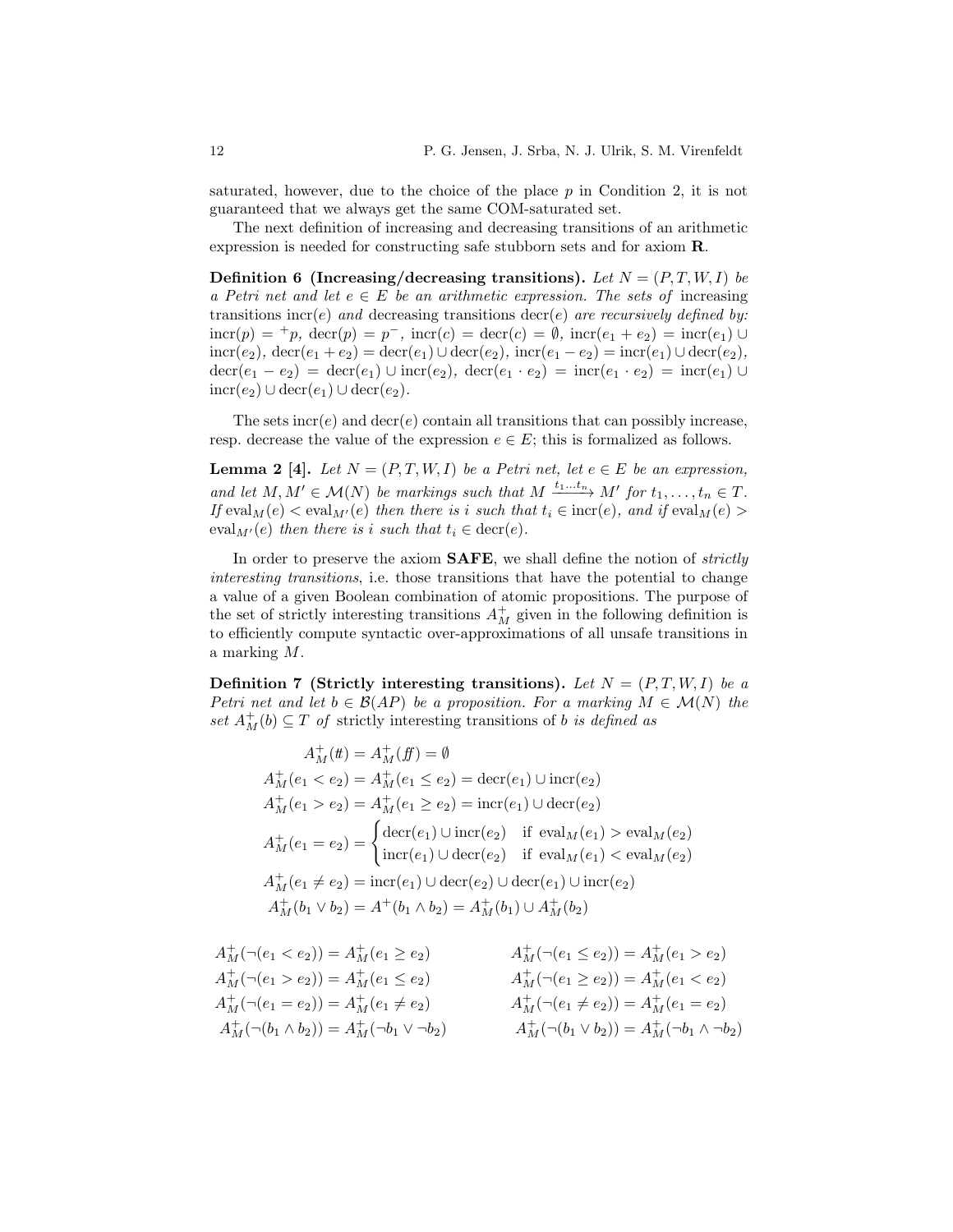<span id="page-12-0"></span>**Lemma 3.** Let  $N = (P, T, W, I)$  be a Petri net and  $b \in \mathcal{B}(AP)$  be a proposition. Then for any marking  $M \in \mathcal{M}(N)$  where  $M \not\models b$ , the set  $T \setminus A_M^+(b)$  is safe wrt. b, i.e. for any  $t \notin A_M^+(b)$  and any  $w \in (T \setminus \{t\})^*$ , if  $M \xrightarrow{w} M'$ ,  $M \xrightarrow{tw} M''$ , and  $M' \not\models b$ , then  $M'' \not\models b$ .

In order to satisfy axiom  $\mathbf{R}$ , we can define a weaker notion of interesting transitions as used in [\[4\]](#page-20-4).

**Definition 8** (Interesting transitions). Let  $N = (P, T, W, I)$  be a Petri net and let  $b \in \mathcal{B}(AP)$  be a proposition. For a marking  $M \in \mathcal{M}(N)$  the set  $A_M(b) \subseteq$ T of interesting transitions of b is defined inductively as  $A_M(b) = \emptyset$  if  $M \models b$ , and otherwise

$$
A_M(b) = \begin{cases} A_M(b_i) & \text{for some } i \text{ where } M \not\models b_i \text{ if } b = b_1 \wedge b_2 \\ A_M^+(b) & \text{otherwise.} \end{cases}
$$

<span id="page-12-2"></span>**Lemma 4 [\[4\]](#page-20-4).** Let  $N = (P, T, W, I)$  be a Petri net, let  $M \in \mathcal{M}(N)$  be a marking, and let  $b \in \mathcal{B}(AP)$  be a proposition. If  $M \not\models b$  and  $M \xrightarrow{w} M'$  for some  $w \in$  $\overline{A_M(b)}^*$ , then  $M' \not\models b$ .

We now state our main theorem that allows for a syntax-driven implementation of automata-driven stubborn set reduction for full LTL on Petri nets.

<span id="page-12-6"></span>**Theorem 4.** Let  $N = (P, T, W, I)$  be a Petri net,  $\mathcal{A} = (Q, \delta, Q_0, F)$  be an NBA, and St :  $\mathcal{M}(N) \times Q \rightarrow 2^T$  be a product reduction that for all markings  $M \in \mathcal{M}(N)$  and states  $q \in Q$  satisfies

- <span id="page-12-4"></span>1.  $St(M, q)$  is a COM-saturated set in M, and
- <span id="page-12-3"></span>2.  $\bigcup_{b \in \text{Prog}(q)} A_M(b) \subseteq St(M, q)$ , and
- <span id="page-12-1"></span>3. either  $en(M) \cap St(M, q) \subseteq T \setminus A_M^+(b)$  and  $M \not\models b$  for all  $b \in Prog(q) \cup$  ${\sink(q)}$ , or  $St(M, q) = T$ , and
- <span id="page-12-5"></span>4. if  $en(M) \neq \emptyset$  and  $q \in F$  then  $en(M) \cap St(M, q) \neq \emptyset$ .

Then St satisfies the axioms COM, R, SAFE and KEY.

Proof. By [Lemma 3,](#page-12-0) Condition [3](#page-12-1) ensures axiom SAFE. By [Lemma 4,](#page-12-2) Condition [2](#page-12-3) ensures R, and by [Lemma 1](#page-10-1) part a) our Condition [1](#page-12-4) ensures COM. Con-dition [4](#page-12-5) ensures **KEY** by Lemma [1](#page-10-1) part b) as  $St(M, q)$  is COM-saturated.  $\Box$ 

Hence by [Theorem 3,](#page-10-2) any reduction satisfying the conditions of Theorem [4](#page-12-6) is LTL-preserving stubborn set reduction. The theorem also provides an algorithmic way to generate the LTL-preserving stubborn set  $St(M, q)$ . First, if some progressing proposition  $b \in \text{Prog}(q) \cup \{\text{Sink}(q)\}\$ is satisfied by M, then the set of all transitions is returned. Otherwise, the COM-saturation algorithm is run on  $A_M(b)$  for  $b \in \text{Prog}(q)$  to obtain a stubborn set satisfying **COM** and **R**. To ensure **SAFE** is satisfied, the resulting stubborn set is checked for whether there is any overlap with enabled strictly interesting transitions, in which case the set of all transitions is returned, otherwise the computed stubborn set is returned.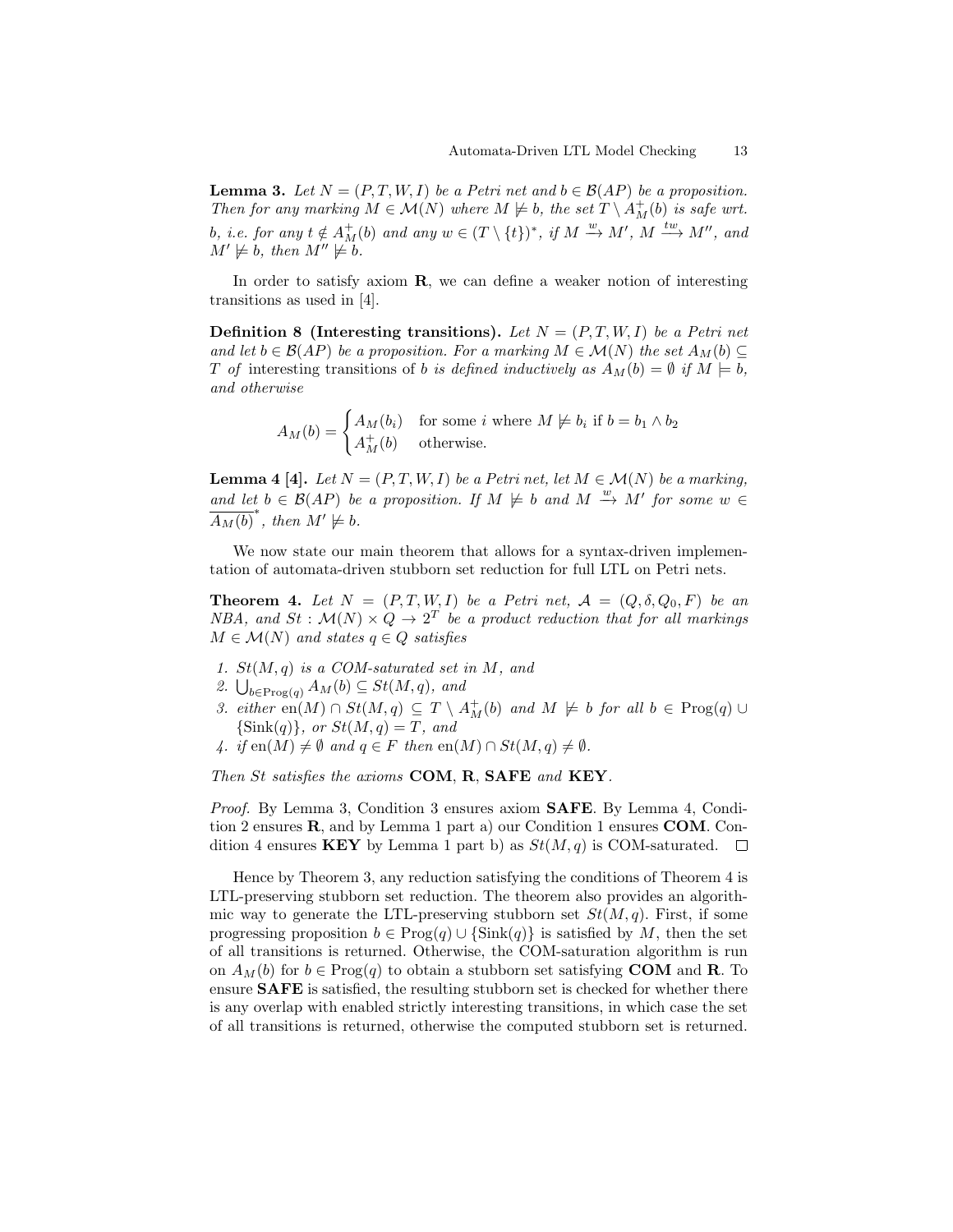<span id="page-13-0"></span>

Fig. 3: Example of our stubborn set method applied to Petri nets

If  $q \in F$  and en $(M) \cap St(M, q) = \emptyset$ , an arbitrary enabled transition is added to  $St(M, q)$  to ensure **KEY** is not violated, and the previous checks for **COM** and SAFE are repeated.

Example 4. We shall now give an example of the computation of a stubborn set for the Petri net shown in [Figure 3a](#page-13-0) (here we use the classical graphical notation for Petri nets where circles represent places and rectangles transitions; the default weight of all arcs is 1) and the NBA in [Figure 3b.](#page-13-0) In the initial marking  $M_0$ , the enabled transitions are  $en(M_0) = \{t_1, t_2, t_4\}$ . When computing the stubborn set  $St(M_0, q_1)$  we note that the progressing formula  $p_4 \geq 1$  is not satisfied, and the sink formula is  $ff$ , so a reduction is possible. First, we determine the set of interesting transitions

$$
A_{M_0}(p_4 \ge 1) = \mathrm{incr}(p_4) \cup \mathrm{decr}(1) = \{t_3\} \cup \emptyset = \{t_3\}.
$$

Next, we determine a COM-saturated set that contains  $t_3$  which turns out to be  $St(M_0, q_1) = \{t_1, t_2, t_3\}.$  We now ensure that none of the enabled transitions in this set are strictly interesting. Indeed, the only interesting transition  $t_3$  is not enabled, thus en $(M_0) \cap St(M_0, q_1) \subseteq T \setminus A_{M_0}^+(p_4 \geq 1)$  and therefore **SAFE** is satisfied. We can so conclude that  $St(M_0, q_1) = \{t_1, t_2, t_3\}$  is a valid stubborn set. Since the enabled transition  $t_4$  is not in the stubborn set, we avoid exploring the interleavings with the transition  $t_4$ , reducing the size of the state space that we search.

# 4 Automata-Driven Guided Search

When performing explicit state model checking using depth-first search algorithms, such as the on-the-fly variant of Tarjan's algorithm [\[18,](#page-21-9)[37\]](#page-22-14) used for LTL model checking, the order in which we explore the successors may significantly influence how fast we can find an accepting cycle and possibly avoid exploring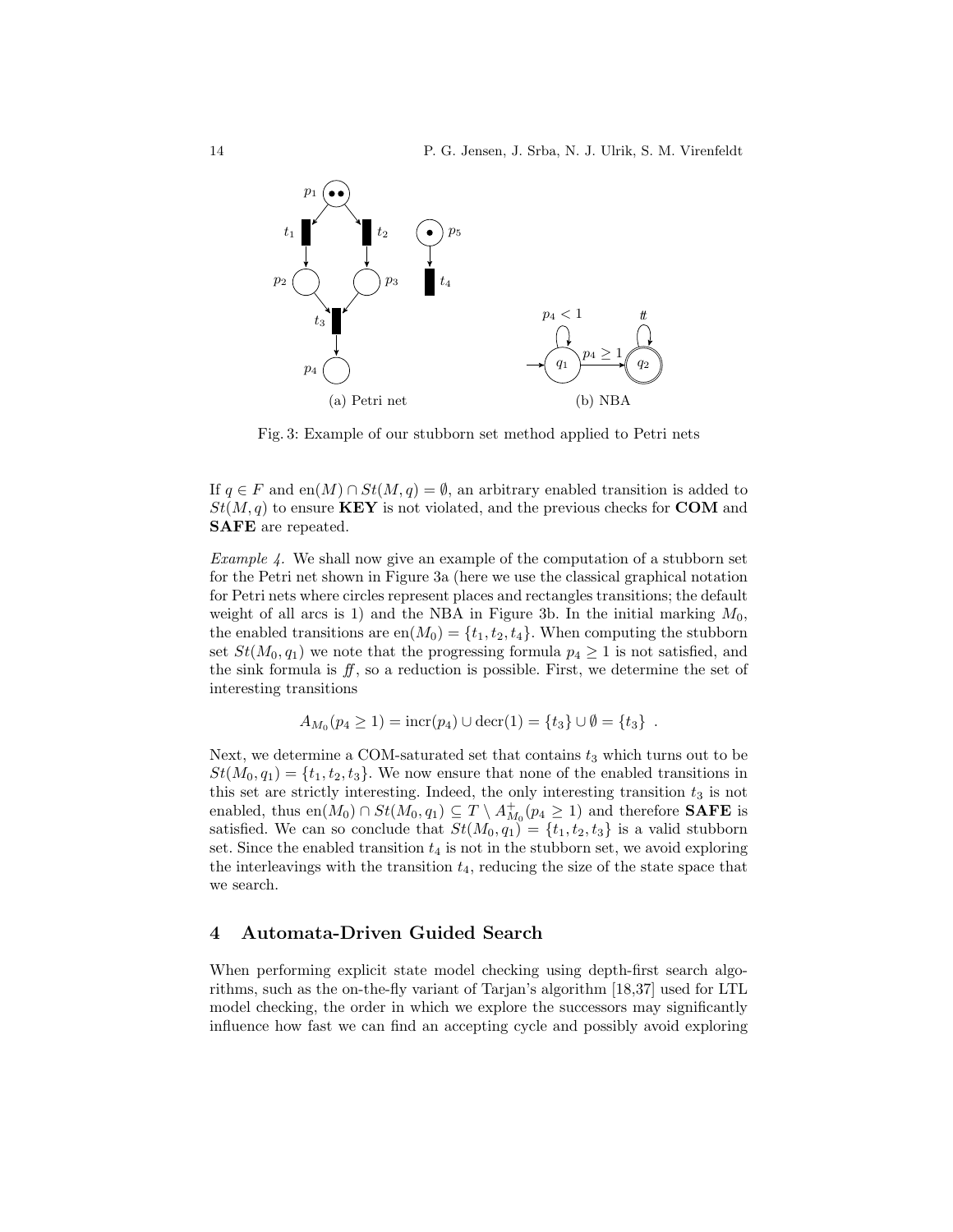```
dist(M, \mathsf{Q}\varphi, negated) = dist(M, \varphi, negated), \text{ if } \mathsf{Q} \in \{\mathsf{A}, \mathsf{F}, \mathsf{X}\}\dist(M, G\varphi, negated) = dist(M, \varphi, \neg negated)dist(M, \varphi_1 \cup \varphi_2, negated) = dist(M, \varphi_2, negated)dist(M, \neg \varphi, negated) = dist(M, \varphi, \neg negated)dist(M, \varphi_1 \wedge \varphi_2, ff) = dist(M, \varphi_1, ff) + dist(M, \varphi_2, ff)dist(M, \varphi_1 \vee \varphi_2, ff) = min(dist(M, \varphi_1, ff), dist(M, \varphi_2, ff))dist(M, \varphi_1 \wedge \varphi_2, t) = min(dist(M, \varphi_1, t), dist(M, \varphi_2, t))dist(M, \varphi_1 \vee \varphi_2, t) = dist(M, \varphi_1, t) + dist(M, \varphi_2, t)dist(M, e_1 \bowtie e_2, negated) = \Delta(\bowtie, eval_M(e_1), eval_M(e_2), negated)for \bowtie \in \{ \lt, , \leq, \neq, =, \gt, , \geq \}\Delta (=, v_1, v_2, ff) = |v_1 - v_2|\Delta(\neq, v_1, v_2, ff) = \begin{cases} 1 & \text{if } v_1 = v_2 \\ 0 & \text{if } v_2 = v_1 \end{cases}0 otherwise
\Delta(\langle, v_1, v_2, ff) = \max(v_1 - v_2 + 1, 0)\Delta(\leq, v_1, v_2, ff) = \max(v_1 - v_2, 0)\Delta(>, v_1, v_2, ff) = \Delta(<, v_2, v_1, ff)\Delta(\geq, v_1, v_2, ff) = \Delta(\leq, v_2, v_1, ff)\Delta (= v_1, v_2, t) = \Delta (\neq, v_1, v_2, ff)\Delta(\neq, v_1, v_2, t) = \Delta(=, v_1, v_2, t)\Delta(<, v_1, v_2, t) = \Delta(\geq, v_1, v_2, ff)\Delta(>, v_1, v_2, t) = \Delta(\leq, v_1, v_2, ff)\Delta(\leq, v_1, v_2, t) = \Delta(\geq, v_1, v_2, t)\Delta(\geq, v_1, v_2, t) = \Delta(\leq, v_1, v_2, t)
```
Fig. 4: Heuristic distance function between a marking and a LTL formula

parts of the state space where such a cycle is not present. We shall now design an automata-driven heuristic approach that aims to guide the search to the parts of the state space where a cycle is more likely to be present.

In a marking  $M$ , the heuristic function assigns a nonnegative number to each  $M'$  where  $M \to M'$  such that the markings with smaller numbers are explored first as they are believed to be more likely to lead us to an accepting cycle.

We first extend the distance-based heuristic for reachability [\[24\]](#page-21-10) to the full LTL logic. The idea of this heuristic is to provide a distance from one marking to another by counting how many tokens must be added/removed in order to make the two markings equal—this idea is then extended to the atomic propositions. Our distance measure is calculated using the recursive function dist given in [Figure 4.](#page-14-0) For a Petri net N, an LTL formula  $\varphi$ , and a marking  $M \in \mathcal{M}(N)$ our heuristic function  $dist(M, \varphi, t)$  returns the distance of the marking M to satisfying the LTL formula  $\varphi$ .

The following example shows that the distance-based heuristic can be already useful by itself for guiding the state space search, even without considering the current state in the Büchi automaton.

Example 5. Consider the Petri net N in [Figure 5a](#page-15-0) and the LTL formula  $\varphi =$  $\neg F(p_0 > 3 \land \mathsf{XF}(p_1 > 3))$ . We want to determine whether  $N \models \varphi$ . We let  $M_i$  denote the marking we reach after firing the transition  $t_i$ . Then  $dist(M_0, \varphi, t) = 4$ ,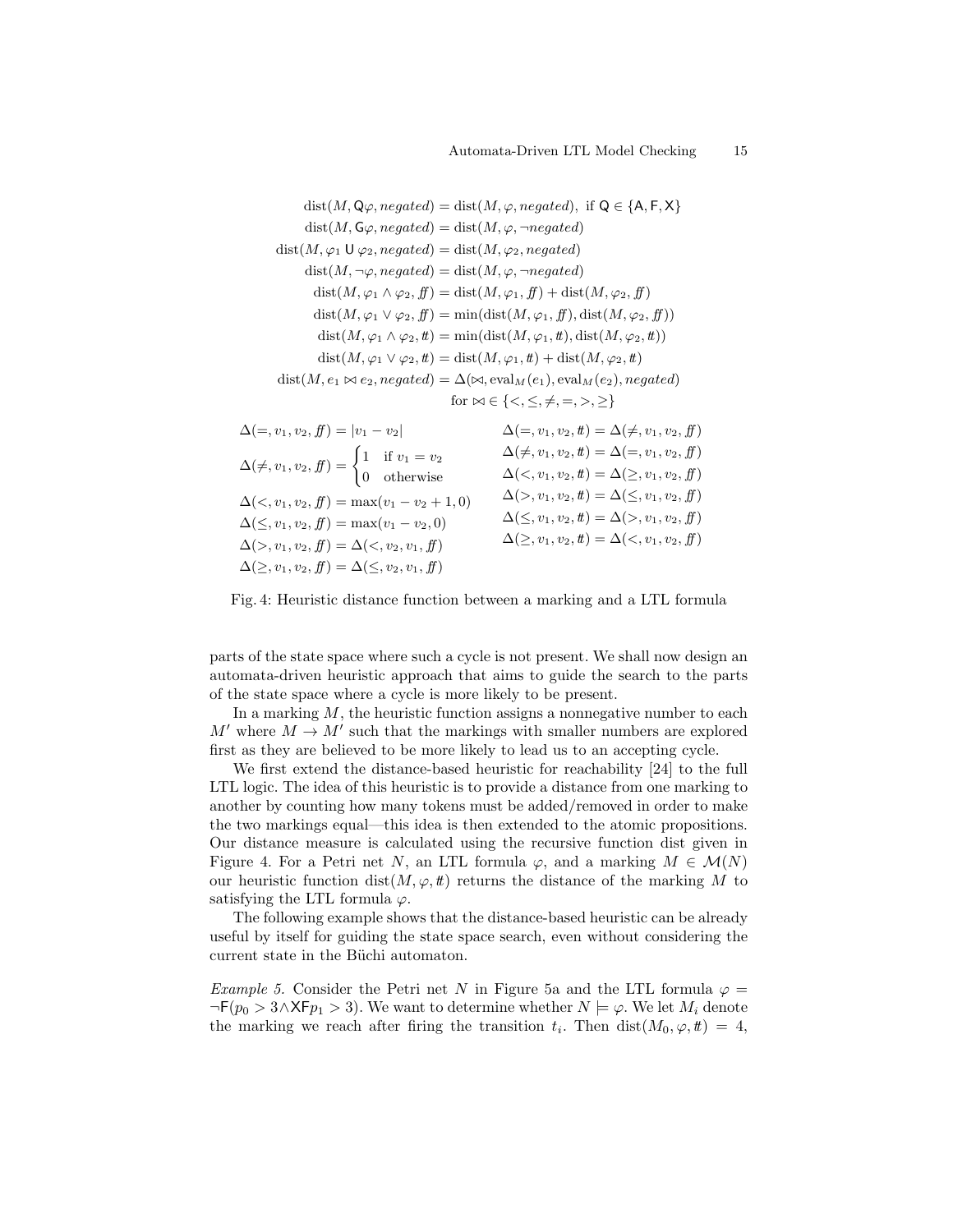<span id="page-15-0"></span>

(b) NBA corresponding to the LTL formula  $F(p_0 > 3 \land \text{XF}p_1 > 3)$ 

Fig. 5: Example system where heuristics are advantageous when considering the LTL formula  $\varphi = \neg F(p_0 > 3 \land \text{XF}_{p_1} > 3).$ 

 $dist(M_1, \varphi, t) = 4$ , and  $dist(M_2, \varphi, t) = 3$ . The heuristic prioritises to first follow the transition  $t_2$ , leading us one step closer to satisfying  $Fp_1 > 3$ . Repeating the procedure, after three additional firings of  $t_2$ , we end up in a marking with  $M(p_1) = 4$  where we satisfy the LTL formula.

As a next step, we use the distance metrics to design a more efficient automata-driven heuristic technique that takes the current Büchi state into consideration. Instead of looking at the entire LTL formula, we consider the progressing formulae of the current state in the NBA. The main idea of this approach is that if we are not in an accepting state then we try to leave the current state as fast as possible in order to move closer to an accepting Büchi state. As such, we prioritise transitions that are more likely to enable progressing formulae, including the consideration how far is the resulting NBA state from some accepting state.

Let N be a Petri net,  $\mathcal{T} = (\mathcal{M}(N), T, \rightarrow, L, M_0)$  be an LTS,  $\mathcal{A} = (Q, \delta, Q_0, F)$ be an NBA, and for  $q \in Q$  let BFS(q) be the shortest path distance from q to some  $q' \in F$  (if  $q \in F$  then  $BFS(q) = 0$ ). Then given a state  $\langle M, q \rangle$  in  $\mathcal{T} \otimes \mathcal{A}$ where  $q \notin F$ , we calculate the heuristic for each successor marking M' of M as the minimum of  $(1 + BFS(q')) \cdot dist(M', b, ff)$  over all  $q' \in Q$  where  $q \stackrel{b}{\rightarrow} q'$ .

Example 6. Let us again consider the Petri net in [Figure 5a,](#page-15-0) and the NBA corresponding to  $\neg \varphi$ , presented in [Figure 5b.](#page-15-0) In the product construction given in [Definition 1,](#page-6-2) we create the initial Büchi states of the product state space; as the initial marking satisfies the progressing proposition  $p_0 > 3$  but not the retarding proposition  $\neg p_0 > 3$ , there is only one initial product state (where the Büchi automaton is in the state  $q_1$ ). Now we calculate the heuristic value where, as before,  $M_i$  is the marking resulting from firing the transition  $t_i$ . There is only one progressing proposition, so the heuristic value is given by  $(1+BFS(q_1))$  dist $(M_i, p_1 >$ 3, ff). This gives the values  $2 \cdot dist(M_0, p_1 > 3, ff) = 8, 2 \cdot dist(M_1, p_1 > 3, ff) = 0$ , and  $2 \cdot dist(M_2, p_1 > 3, ff) = 6$  for the transitions  $t_0, t_1$  and  $t_2$ , respectively. The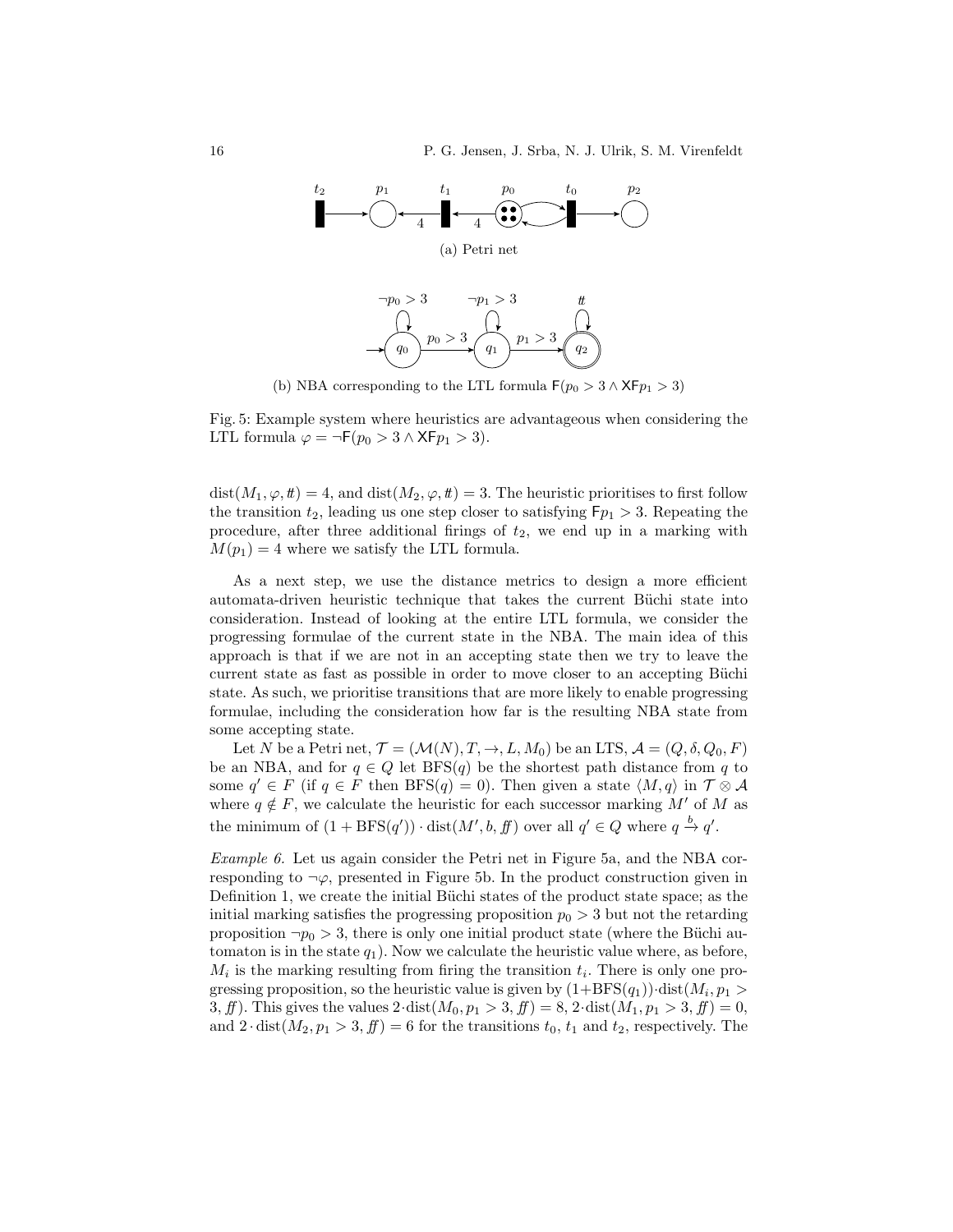transition with the highest priority is  $t_1$  which immediately leads to a marking satisfying  $p_1 > 3$  and we move to the accepting state. This illustrates the advantage of automata-driven heuristics over the distance-based one relying on the whole LTL formula, namely that it can disregard parts of the formula that are not relevant at the moment.

## 5 Experimental Evaluation

We shall now evaluate the performance of our automata-driven techniques for partial order reduction and guided search on the benchmark of Petri net models and LTL formulae from the 2021 edition of the Model Checking Contest (MCC) [\[25\]](#page-21-11). The benchmark consists of 1181 P/T nets modelling academic and industrial use cases, each with 32 LTL formulae split evenly between cardinality formulae and fireability formulae. This gives a total of 37 792 queries for our evaluation, each executed with 15 min timeout and 16 GiB of available memory on one core of an AMD Opteron 6376 processor.

We implemented our automata-driven techniques described in this paper as an extension of the verification engine verifypn [\[24\]](#page-21-10) that is a part of the Tapaal model checker [\[11\]](#page-20-5). Our LTL engine uses version 2.9.6 of the Spot library [\[12\]](#page-20-11) for translating LTL formulae into NBAs, and a derivative of Tarjan's algorithm [\[18](#page-21-9)[,37\]](#page-22-14) for searching for accepting cycles. To speed up the verification, we also employ the query simplifications from [\[5\]](#page-20-12) and most of the structural reductions from [\[4\]](#page-20-4). We moreover implemented within the verifypn engine the classical partial order reduction of Valmari [\[40](#page-22-4)[,41\]](#page-22-8) (referred to as Classic POR) as well as the automata-based reduction of Liebke [\[27\]](#page-21-8) (referred to as Liebke POR) that has been theoretically studied but so far without any implementation nor experimental evaluation. In our experiments, we benchmark the baseline implementation (without any partial order reduction nor heuristic search) and our stubborn set reduction (referred to as automata-driven POR) against Classic POR and Liebke POR, both using the standard depth-first search as well as our heuristic search technique (referred to as HPOR). We also provide a full reproducibility package [\[19\]](#page-21-13).

According to [\[28\]](#page-21-14), the MCC benchmark contains a large number of trivial instances that all model checkers can solve without much computation effort, as well as instances that are too difficult for any model checker to solve. In our first experiment, we thus selected a subset of interesting/nontrivial instances such that our baseline implementation needed at least 30 seconds to solve them and at least one of the methods provided an answer within 15 minutes. This selection resulted in 3508 queries on which we evaluate the techniques.

Table [1a](#page-17-0) shows the number of answers obtained for each method without employing the heuristic search and Table [1b](#page-17-0) with heuristic search (we report here on the automata-driven heuristics only as it provides 233 additional answers compared to the distance-based one). The first observation is that our heuristic search technique gives for all of the partial order methods about 20% improvement in the number of answered queries. Second, while both classic and Liebke's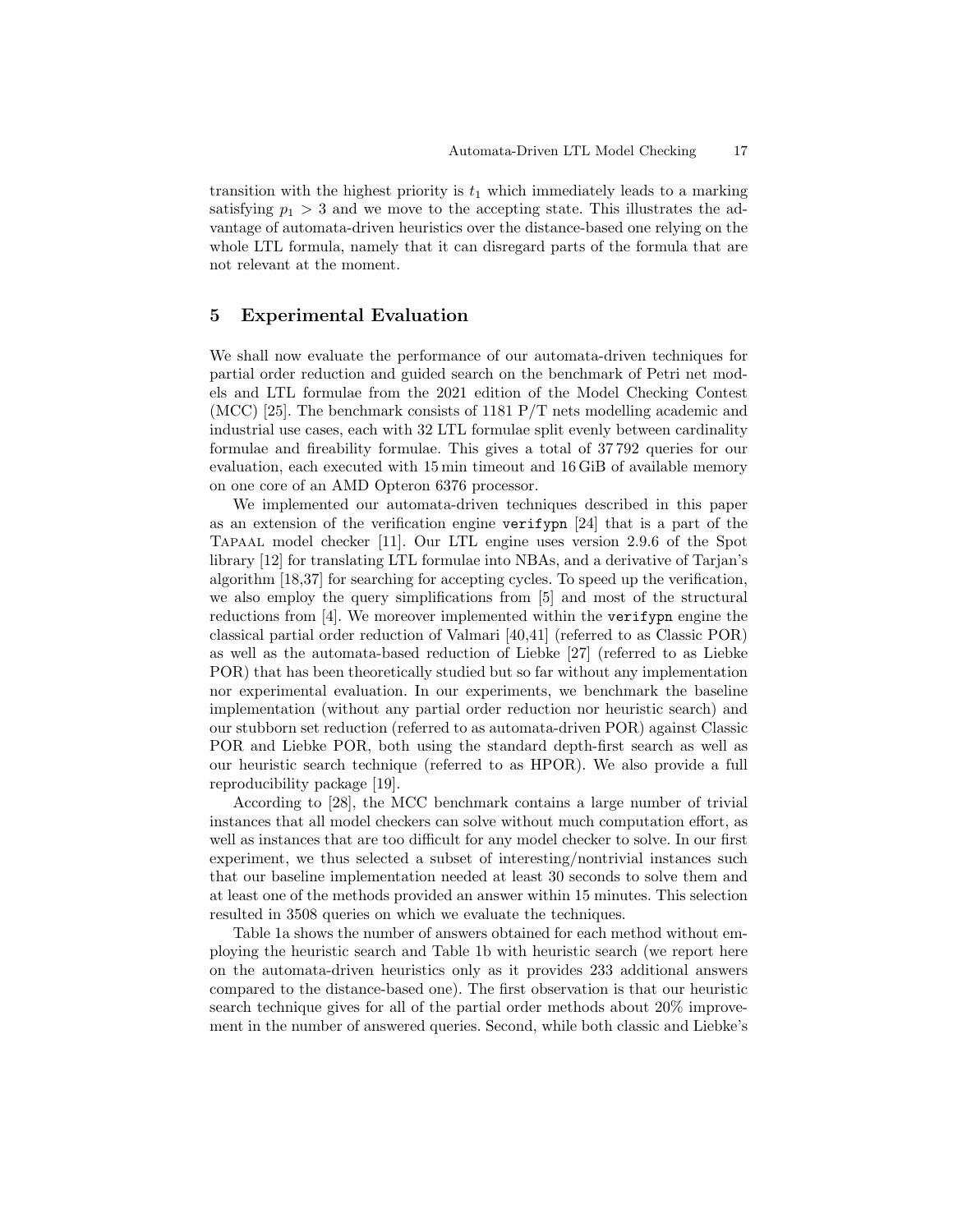<span id="page-17-0"></span>Table 1: Number of answered positive and negative queries, total number of queries and percentage compared to number of solved queries by at least one method (3508 in total)

|                     | Positive | Negative | Total | Solved     |
|---------------------|----------|----------|-------|------------|
| Baseline (no POR)   | 501      | 1708     | 2209  | $61.5\,\%$ |
| Classic POR         | 527      | 1846     | 2373  | 66.1 \%    |
| Liebke POR          | 551      | 1868     | 2419  | 67.3%      |
| Automata-driven POR | 564      | 2004     | 2568  | $71.5\%$   |

(a) Partial order reductions without heuristic search

|                      | Positive | Negative | Total | Solved   |
|----------------------|----------|----------|-------|----------|
| Baseline (heuristic) | 496      | 2463     | 2959  | 82.4%    |
| Classic HPOR         | 523      | 2530     | 3053  | $85.0\%$ |
| Liebke HPOR          | 555      | 2512     | 3067  | 85.4%    |
| Automata-driven HPOR | 565      | 2640     | 3205  | 89.2%    |

(b) Partial order reductions with heuristic search

partial order reduction techniques (that are essentially comparable when using heuristic search and without it Liebke solves 1.2% more queries) provide a significant 3–6% improvement in the number of answered queries over the baseline (both with and without the heuristic), our method achieves up to 10% improvement.

While in absolute numbers the additional points are primarily due to negative answers (where an accepting cycle exists), we can see also a similar trend in the increased number of positively answered queries. In general, positive answers are expected to be harder to obtain than negative answers, as they require disproving the existence of any counter example and hence full state space search. This is also the reason why adding a heuristic search on top of the partial order techniques can have a negative effect on the number of answered positive queries; here the search order does not matter but the heuristic search method has an overhead for computing the distance functions in every discovered marking.

Overall, while the baseline method solved only 61.5% of queries, our partial order technique in combination with the automata-driven heuristic search now answers 89.2% of queries, which is a considerable improvement and shows that the two techniques can be applied in combination in order to increase the verification performance.

In [Figure 6](#page-18-0) we focus for each method on the most difficult 1500 queries from the benchmark. For each method, we independently sort the running times (plotted on the y-axis, note the logarithmic scale) in increasing order for all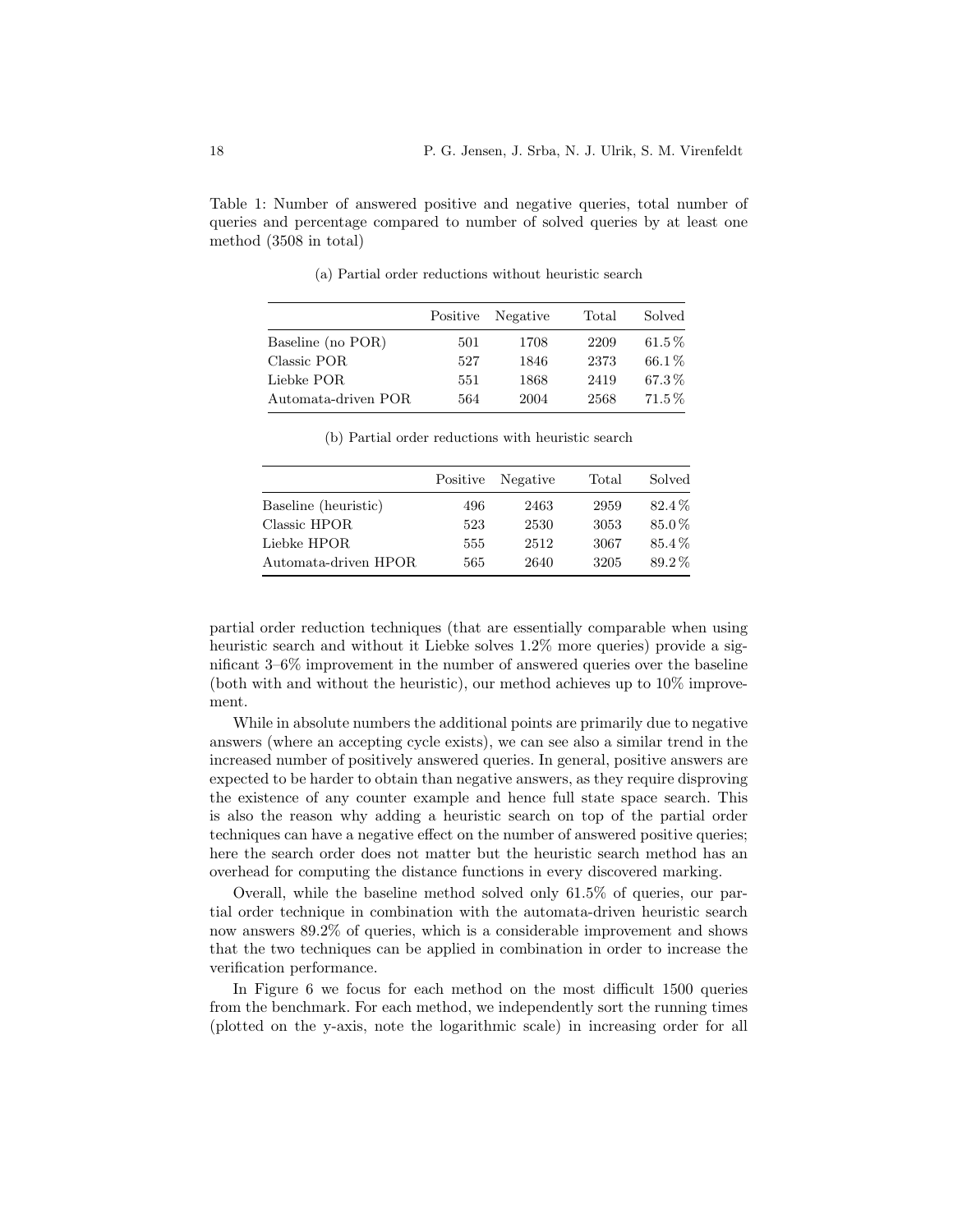<span id="page-18-0"></span>

Fig. 6: Comparison of the different methods versus the baseline; on x-axis all instances sorted by the increasing running time (independently per method); on y-axis the running time (in seconds and logarithmic scaling)

Table 2: Number of answers in the MCC setup.

<span id="page-18-1"></span>

|                               |      | Positive Negative | Total   | Solved   |
|-------------------------------|------|-------------------|---------|----------|
| <b>TAPAAL</b>                 | 9415 | 26 219            | 35629   | $94.3\%$ |
| TAPAAL (no POR, no heuristic) | 9345 | 25865             | 35 210  | $93.2\%$ |
| ITS-Tools                     | 8395 | 24 7 75           | -33 170 | 87.8%    |

the query instances (plotted on the x-axes). Hence the plot does not provide a running time comparison per instance (in fact there are even a few queries that the baseline answers but not our heuristic POR method), however, it shows the overall performance trends on the whole dataset. The plot confirms with the general observation we made on the number of answered queries and moreover shows that without the heuristic search (thinner lines in the left part of the plot) Liebke's method is in general performing faster than the classic method. The addition of the heuristic search to the partial order reduction makes a significant improvement, as shown by the thick curves in the right part of the plot. Here the classic and Liebke's have more similar performance, whereas our automatadriven method most significantly profits from the addition of heuristic search.

Finally, in Table [2](#page-18-1) we provide the comparison with the model checker ITS-Tools [\[38\]](#page-22-9) that was second after Tapaal in the 2021 edition of the Model Checking Contest [\[25\]](#page-21-11). In the MCC, 16 queries are verified in parallel with a 1 hour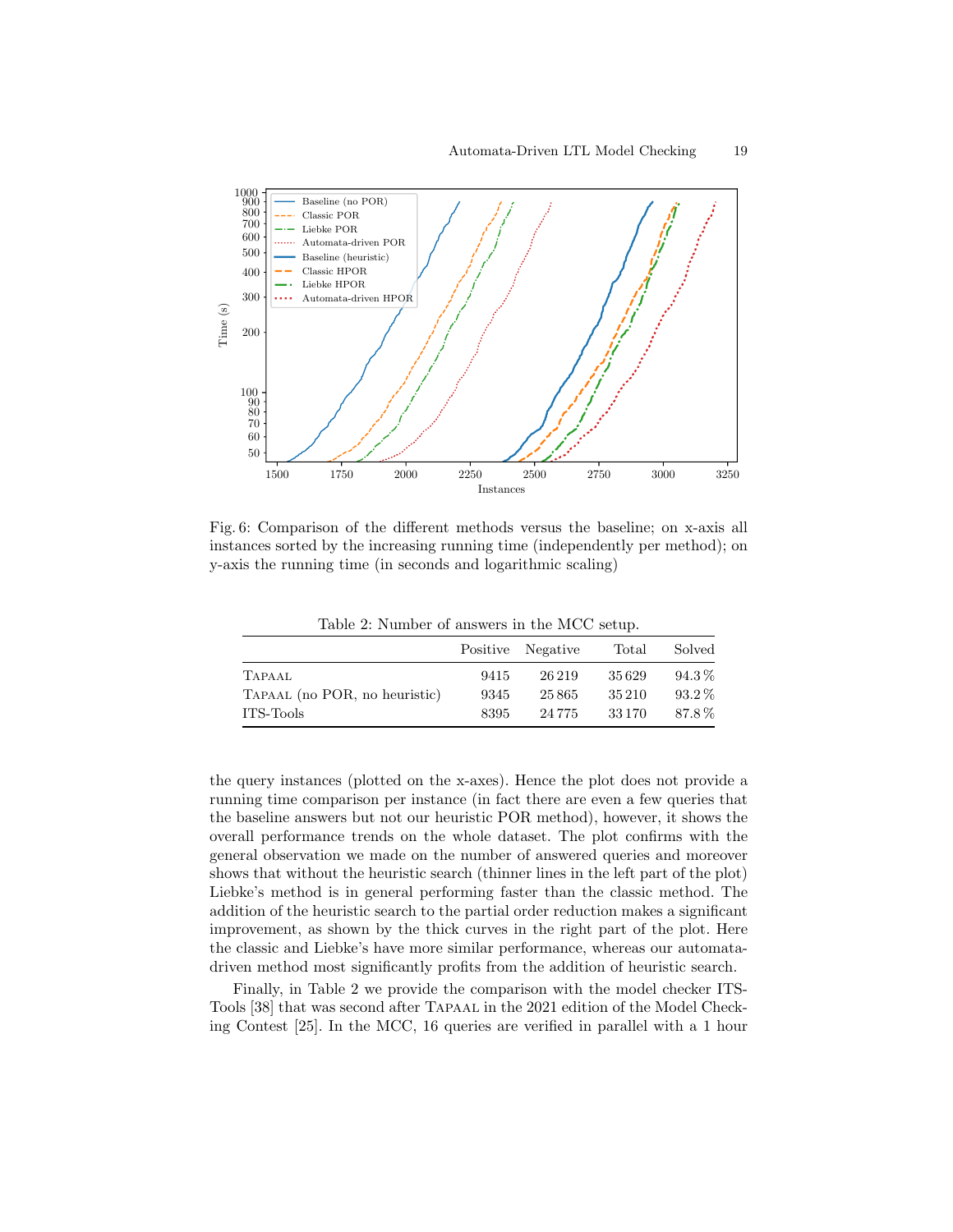time out, 16 GiB memory limit and 4 available cores. The scripts that execute the verification are taken from the available virtual machines (for the details of the setup consult the MCC webpage[1](#page-19-1) ) and executed on the total of 37792 queries in the batches of 16 queries. While ITS-tools can solve 87.8% of all queries, Tapaal (the winner in 2021 contest) without partial order reduction and heuristic search answers 93.2% of all queries. The addition of our automatadriven techniques improves the score to 94.3% of answered queries, which is a very satisfactory improvement given that the MCC benchmark contains a significant percentage of models and queries that are beyond the reach of the current model checkers.

## 6 Conclusion

We presented two automata-driven techniques, stubborn set partial order reduction and a heuristic search method, for improving the performance of LTL model checking. The common element in these methods is that we exploit the fact that states in the product system (where we search for an accepting cycle) contain also the information about the current state of Büchi automaton. Recent work by Liebke [\[27\]](#page-21-8) suggests a similar approach trying to weaken the classical LTL axioms for partial order reduction; we instead extend the reachability-preserving axioms to the full LTL logic. Our approach is presented first in a general way and then specialized to the Petri net model.

We implemented both the baseline Tarjan's algorithm for LTL model checking, the classical and Liebke's partial order reductions as well as our automatadriven methods and compare them on a large benchmark of LTL models from the 2021 Model Checking Contest. The conclusion is that while both the classical and Liebke's methods provide a significant performance improvement over the baseline algorithm, our automata-driven partial order technique improves the state-of-the-art techniques by another degree. Moreover, our heuristic search is clearly beneficial in combination with all partial order methods and our current best implementation in the tool Tapaal beats the second best tool in the yearly Model Checking Contest by the margin of 6.5%.

In the future work we plan to further improve the performance of our method for example for the subclass of weak Büchi automata and extend the ideas to other logics like CTL.

Acknowledgments. We thank to Yann Thierry-Mieg for creating the oracle database of correct answers for queries from the model checking contest that we used extensively for testing our implementation.

## References

<span id="page-19-0"></span>1. Babiak, T., Křetínský, M., Řehák, V., Strejček, J.: Ltl to büchi automata translation: Fast and more deterministic. In: Flanagan, C., König, B. (eds.) Tools and

<span id="page-19-1"></span> $<sup>1</sup>$  <https://mcc.lip6.fr/></sup>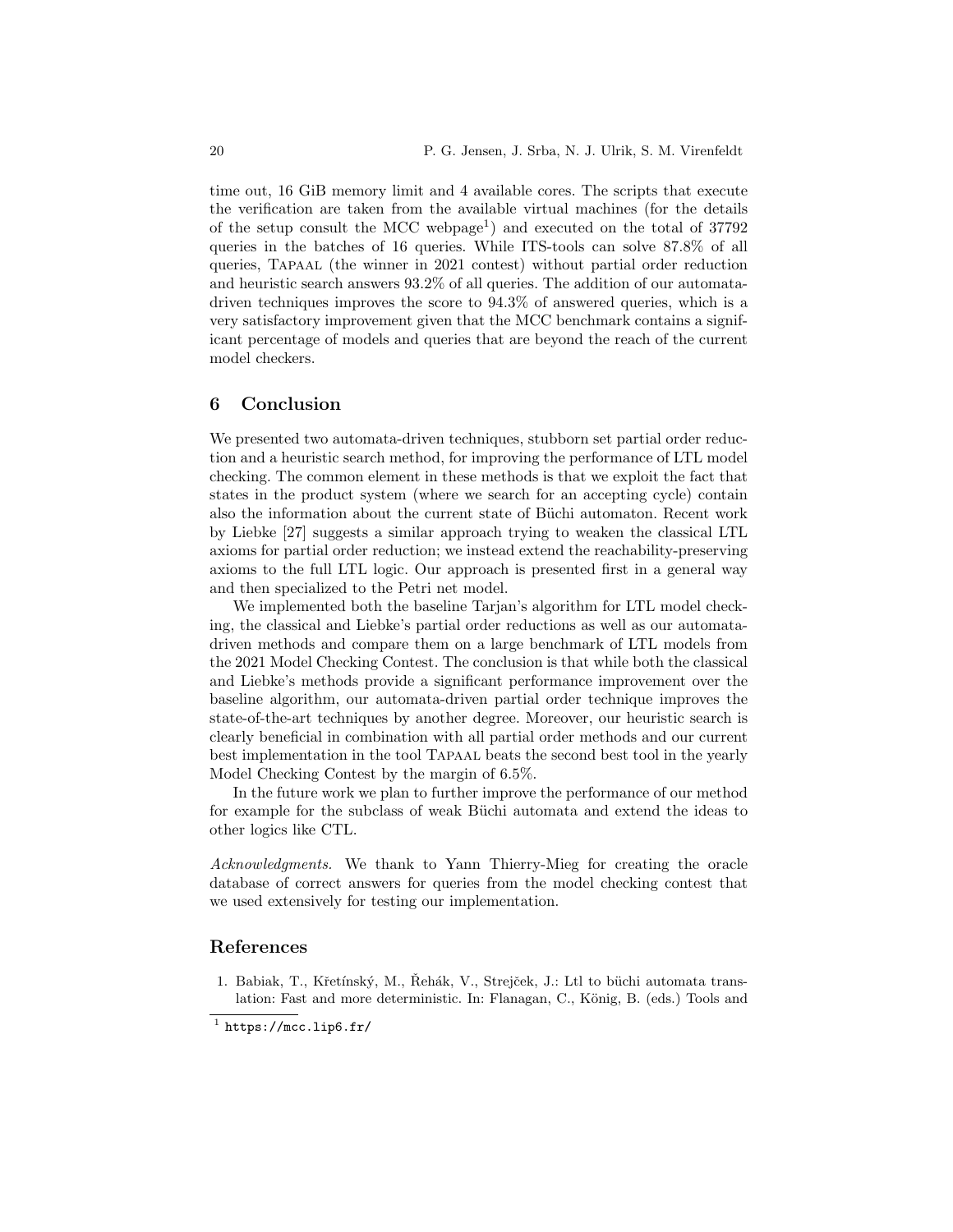Algorithms for the Construction and Analysis of Systems. TACAS 2012. LNCS, vol. 7214, pp. 95–109. Springer, Berlin, Heidelberg (2012)

- <span id="page-20-10"></span>2. Baier, C., Katoen, J.P.: Principles of Model Checking. MIT press (2008)
- <span id="page-20-0"></span>3. Biere, A., Cimatti, A., Clarke, E., Zhu, Y.: Symbolic model checking without BDDs. In: Tools and Algorithms for the Construction and Analysis of Systems. TACAS 1999. LNCS, vol. 1579, pp. 193–207. Springer, Berlin, Heidelberg (1999)
- <span id="page-20-4"></span>4. Boenneland, F., Jensen, P., Larsen, K., Muniz, M., Srba, J.: Start pruning when time gets urgent: Partial order reduction for timed systems. In: Proceedings of the 30th International Conference on Computer Aided Verification (CAV'18). LNCS, vol. 10981, pp. 527–546. Springer-Verlag (2018). [https://doi.org/10.1007/978-3-](https://doi.org/10.1007/978-3-319-96145-3_28) [319-96145-3](https://doi.org/10.1007/978-3-319-96145-3_28) 28
- <span id="page-20-12"></span>5. Bønneland, F., Dyhr, J., Jensen, P., Johannsen, M., Srba, J.: Simplification of CTL formulae for efficient model checking of Petri nets. In: Proceedings of the 39th International Conference on Application and Theory of Petri Nets and Concurrency (Petri Nets'18). LNCS, vol. 10877, pp. 143–163. Springer-Verlag (2018)
- <span id="page-20-8"></span>6. Bønneland, F., Jensen, P., Larsen, K., Muniz, M., Srba, J.: Start pruning when time gets urgent: Partial order reduction for timed systems. In: Proceedings of the 30th International Conference on Computer Aided Verification (CAV'18). LNCS, vol. 10981, pp. 527–546. Springer-Verlag (2018). [https://doi.org/10.1007/978-3-](https://doi.org/10.1007/978-3-319-96145-3_28) [319-96145-3](https://doi.org/10.1007/978-3-319-96145-3_28) 28
- <span id="page-20-9"></span>7. Bønneland, F., Jensen, P., Larsen, K., Muniz, M., Srba, J.: Stubborn set reduction for two-player reachability games. Logical Methods in Computer Science  $17(1)$ , 1–26 (2021)
- <span id="page-20-1"></span>8. Burch, J.R., Clarke, E.M., McMillan, K.L., Dill, D.L., Hwang, L.J.: Symbolic model checking:  $10^{20}$  states and beyond. Information and Computation 98(2), 142–170 (1992)
- <span id="page-20-3"></span>9. Clarke, E.M., Emerson, E.A., Jha, S., Sistla, A.P.: Symmetry reductions in model checking. In: Hu, A.J., Vardi, M.Y. (eds.) Computer Aided Verification, LNCS, vol. 1427, pp. 147–158. Springer, Berlin, Heidelberg (1998). <https://doi.org/10.1007/bfb0028741>
- <span id="page-20-6"></span>10. Courcoubetis, C., Vardi, M., Wolper, P., Yannakakis, M.: Memory-efficient algorithms for the verification of temporal properties. Formal methods in system design 1(2-3), 275–288 (1992).<https://doi.org/10.1007/BF00121128>
- <span id="page-20-5"></span>11. David, A., Jacobsen, L., Jacobsen, M., Jørgensen, K., Møller, M., Srba, J.: TAPAAL 2.0: Integrated development environment for timed-arc Petri nets. In: Proceedings of the 18th International Conference on Tools and Algorithms for the Construction and Analysis of Systems (TACAS'12). LNCS, vol. 7214, p. 492–497. Springer-Verlag (2012)
- <span id="page-20-11"></span>12. Duret-Lutz, A., Lewkowicz, A., Fauchille, A., Michaud, T., Renault, E., Xu, L.: Spot 2.0 — a framework for LTL and  $\omega$ -automata manipulation. In: Proceedings of the 14th International Symposium on Automated Technology for Verification and Analysis (ATVA'16). LNCS, vol. 9938, pp. 122–129. Springer (oct 2016). [https://doi.org/10.1007/978-3-319-46520-3](https://doi.org/10.1007/978-3-319-46520-3_8) 8
- <span id="page-20-7"></span>13. Edelkamp, S., Jabbar, S.: Large-scale directed model checking LTL. In: Valmari, A. (ed.) International SPIN Workshop on Model Checking of Software. LNCS, vol. 3925, pp. 1–18. Springer (2006). [https://doi.org/10.1007/11691617](https://doi.org/10.1007/11691617_1) 1
- <span id="page-20-2"></span>14. Edelkamp, S., Lafuente, A.L., Leue, S.: Directed explicit model checking with HSF-SPIN. In: Dwyer, M. (ed.) International SPIN Workshop on Model Checking of Software. LNCS, vol. 2057, pp. 57–79. Springer, Springer (2001)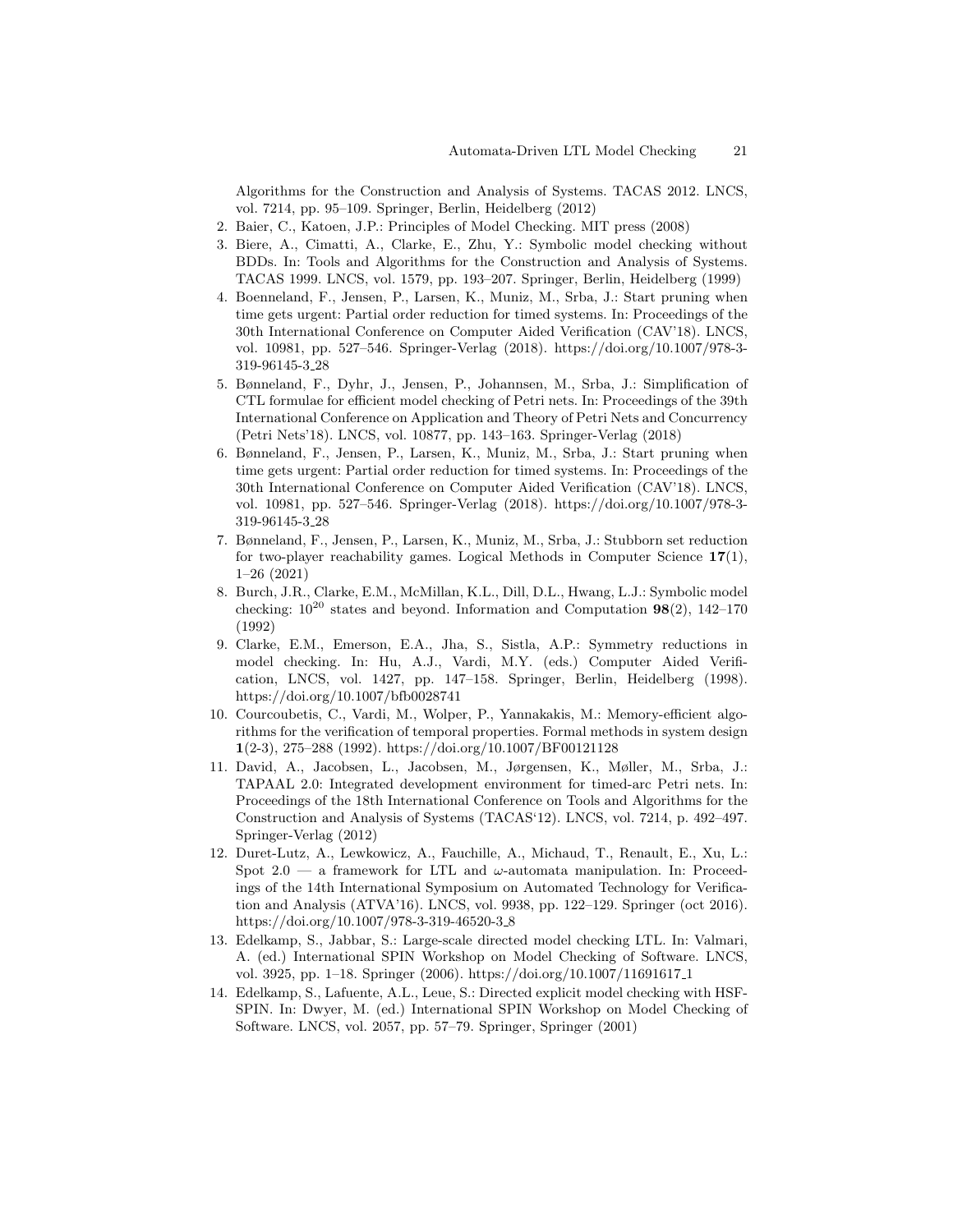- <span id="page-21-1"></span>15. Edelkamp, S., Schuppan, V., Bošnački, D., Wijs, A., Fehnker, A., Aljazzar, H.: Survey on directed model checking. In: Peled, D.A., Wooldridge, M.J. (eds.) Model Checking and Artificial Intelligence (MoChArt 2008). LNCS, vol. 5348, pp. 65–89. Springer (2008)
- <span id="page-21-7"></span>16. Esparza, J., Křetínský, J., Sickert, S.: One theorem to rule them all: A unified translation of LTL into  $\omega$ -automata. In: Proceedings of the 33rd Annual ACM/IEEE Symposium on Logic in Computer Science. pp. 384–393. LICS '18, Association for Computing Machinery, New York, NY, USA (2018). <https://doi.org/10.1145/3209108.3209161>
- <span id="page-21-2"></span>17. Esparza, J., Schröter, C.: Net reductions for LTL model-checking. In: Margaria, T., Melham, T. (eds.) Correct Hardware Design and Verification Methods, LNCS, vol. 2144, pp. 310–324. Springer Berlin Heidelberg, Berlin, Heidelberg (2001). [https://doi.org/10.1007/3-540-44798-9](https://doi.org/10.1007/3-540-44798-9_25) 25
- <span id="page-21-9"></span>18. Geldenhuys, J., Valmari, A.: More efficient on-the-fly LTL verification with Tarjan's algorithm. Theoretical Computer Science 345(1), 60–82 (2005). <https://doi.org/10.1016/j.tcs.2005.07.004>
- <span id="page-21-13"></span>19. Gjøl Jensen, P., Srba, J., Jensen Ulrik, N., Mejlby Virenfeldt, S.: Reproducibility Package: Automata-Driven Partial Order Reduction and Guided Search for LTL (Nov 2021).<https://doi.org/10.5281/zenodo.5704172>
- <span id="page-21-0"></span>20. Godefroid, P.: Using partial orders to improve automatic verification method. In: Clarke, E.M., Kurshan, R.P. (eds.) International Conference on Computer Aided Verification (CAV '90). LNCS, vol. 531, pp. 176–185. Springer (1991). <https://doi.org/10.1007/BFb0023731>
- <span id="page-21-12"></span>21. Hansen, H., Lin, S.W., Liu, Y., Nguyen, T.K., Sun, J.: Diamonds are a girl's best friend: Partial order reduction for timed automata with abstractions. In: Biere, A., Bloem, R. (eds.) International Conference on Computer Aided Verification (CAV 2014). pp. 391–406. LNCS, Springer (2014). [https://doi.org/10.1007/978-3-319-](https://doi.org/10.1007/978-3-319-08867-9_26) [08867-9](https://doi.org/10.1007/978-3-319-08867-9_26) 26
- <span id="page-21-4"></span>22. Holzmann, G.J.: The SPIN Model Checker: Primer and Reference Manual. Addison-Wesley (2003)
- <span id="page-21-5"></span>23. Holzmann, G.J.: The model checker SPIN. IEEE Transactions on software engineering 23(5), 279–295 (1997).<https://doi.org/10.1109/32.588521>
- <span id="page-21-10"></span>24. Jensen, J., Nielsen, T., Østergaard, L., Srba, J.: TAPAAL and reachability analysis of P/T nets. LNCS Transactions on Petri Nets and Other Models of Concurrency (ToPNoC) 9930, 307–318 (2016). [https://doi.org/10.1007/978-3-662-53401-4](https://doi.org/10.1007/978-3-662-53401-4_16) 16
- <span id="page-21-11"></span>25. Kordon, F., Bouvier, P., Garavel, H., Hillah, L.M., Hulin-Hubard, F., Amat., N., Amparore, E., Berthomieu, B., Biswal, S., Donatelli, D., Galla, F., , Dal Zilio, S., Jensen, P., He, C., Le Botlan, D., Li, S., , Srba, J., Thierry-Mieg, ., Walner, A., Wolf, K.: Complete Results for the 2020 Edition of the Model Checking Contest. http://mcc.lip6.fr/2021/results.php (June 2021)
- <span id="page-21-6"></span>26. Lehmann, A., Lohmann, N., Wolf, K.: Stubborn sets for simple linear time properties. In: Haddad, S., Pomello, L. (eds.) International Conference on Application and Theory of Petri Nets and Concurrency (PETRI NETS '12). LNCS, vol. 7347, pp. 228–247. Springer, Berlin, Heidelberg (2012)
- <span id="page-21-8"></span>27. Liebke, T.: Büchi-automata guided partial order reduction for LTL. In: PNSE<sup>®</sup> Petri Nets. pp. 147–166 (2020)
- <span id="page-21-14"></span>28. Liebke, T., Wolf, K.: Taking some burden off an explicit CTL model checker. In: Donatelli, S., Haar, S. (eds.) Application and Theory of Petri Nets and Concurrency. LNCS, vol. 11522, pp. 321–341. Springer, Cham (2019)
- <span id="page-21-3"></span>29. Murata, T.: Petri nets: Properties, analysis and applications. Proceedings of the IEEE 77(4), 541–580 (1989).<https://doi.org/10.1109/5.24143>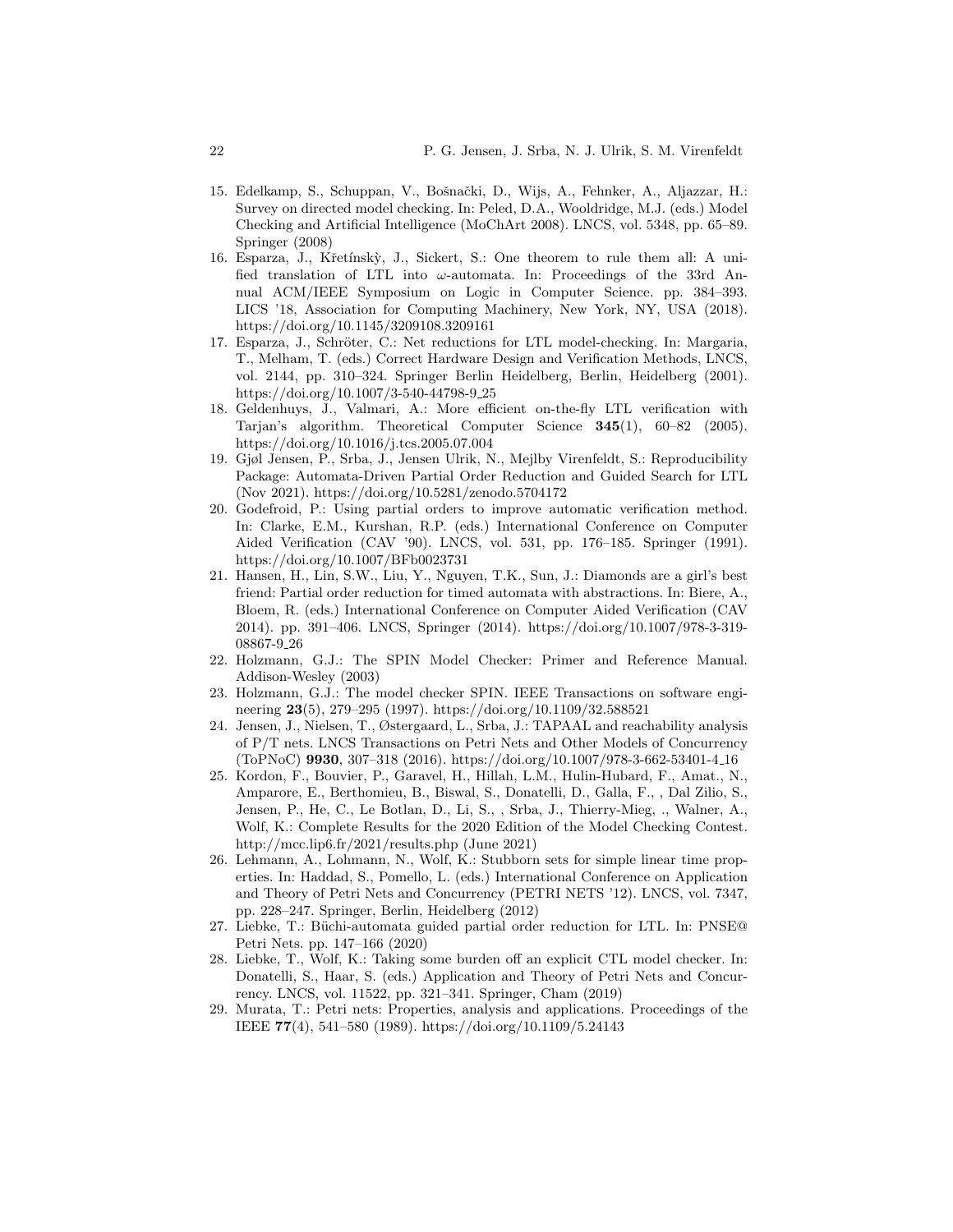- <span id="page-22-1"></span>30. Peled, D.: All from one, one for all: on model checking using representatives. In: Courcoubetis, C. (ed.) Computer Aided Verification (CAV 1993), LNCS, vol. 697, pp. 409–423. Springer Berlin Heidelberg (1993). [https://doi.org/10.1007/3-540-](https://doi.org/10.1007/3-540-56922-7_34) [56922-7](https://doi.org/10.1007/3-540-56922-7_34) 34
- <span id="page-22-11"></span>31. Peled, D.A., Valmari, A., Kokkarinen, I.: Relaxed visibility enhances partial order reduction. Formal Methods in Systems Design 19(3), 275–289 (2001). <https://doi.org/10.1023/A:1011202615884>
- <span id="page-22-0"></span>32. Petri, C.A.: Communication with automata. Ph.D. thesis, Universität Hamburg (1966)
- <span id="page-22-6"></span>33. Pnueli, A.: The temporal semantics of concurrent programs. Theoretical Computer Science 13(1), 45–60 (1981). [https://doi.org/10.1016/0304-3975\(81\)90110-9](https://doi.org/10.1016/0304-3975(81)90110-9)
- <span id="page-22-10"></span>34. Schmidt, K.: Stubborn sets for standard properties. In: Donatelli, S., Kleijn, J. (eds.) Application and Theory of Petri Nets 1999. LNCS, vol. 1639, pp. 46–65. Springer Berlin Heidelberg (1999). [https://doi.org/10.1007/3-540-48745-x](https://doi.org/10.1007/3-540-48745-x_4) 4
- <span id="page-22-3"></span>35. Schmidt, K.: How to calculate symmetries of Petri nets. Acta Informatica 36(7), 545–590 (2000).<https://doi.org/10.1007/s002360050002>
- <span id="page-22-12"></span>36. Schmidt, K.: Narrowing Petri net state spaces using the state equation. Fundamenta Informaticae 47(3-4), 325–335 (2001)
- <span id="page-22-14"></span>37. Tarjan, R.: Depth-first search and linear graph algorithms. SIAM Journal on Computing 1(2), 146–160 (Jun 1972). [https://doi.org/10.1137/0201010,](https://doi.org/10.1137/0201010) [https:](https://doi.org/10.1137/0201010) [//doi.org/10.1137/0201010](https://doi.org/10.1137/0201010)
- <span id="page-22-9"></span>38. Thierry-Mieg, Y.: Symbolic model-checking using ITS-tools. In: Tools and Algorithms for the Construction and Analysis of Systems (TACAS '15). LNCS, vol. 9035, pp. 231–237. Springer Berlin Heidelberg (2015). [https://doi.org/10.1007/978-3-662-46681-0](https://doi.org/10.1007/978-3-662-46681-0_20) 20
- <span id="page-22-2"></span>39. Valmari, A.: Stubborn sets for reduced state space generation. In: Rozenberg, G. (ed.) International Conference on Application and Theory of Petri Nets. LNCS, vol. 483, pp. 491–515. Springer, Berlin, Heidelberg (1989). [https://doi.org/10.1007/3-540-53863-1](https://doi.org/10.1007/3-540-53863-1_36) 36
- <span id="page-22-4"></span>40. Valmari, A.: A stubborn attack on state explosion. Formal Methods in System Design 1(4), 297–322 (1992)
- <span id="page-22-8"></span>41. Valmari, A.: The state explosion problem. In: Reisig, W., Rozenberg, G. (eds.) Lectures on Petri Nets I: Basic Models. LNCS, vol. 1491, pp. 429–528. Springer Berlin Heidelberg (1998). [https://doi.org/10.1007/3-540-65306-6](https://doi.org/10.1007/3-540-65306-6_21) 21
- <span id="page-22-13"></span>42. Valmari, A., Vogler, W.: Fair testing and stubborn sets. In: Bošnački, D., Wijs, A. (eds.) Model Checking Software, LNCS, vol. 9641, pp. 225–243. Springer International Publishing, Cham (2016). [https://doi.org/10.1007/978-3-319-32582-8](https://doi.org/10.1007/978-3-319-32582-8_16) 16
- <span id="page-22-7"></span>43. Vardi, M.Y.: Automata-theoretic model checking revisited. In: Cook, B., Podelski, A. (eds.) Verification, Model Checking, and Abstract Interpretation (VM-CAI 2007). LNCS, vol. 4349, pp. 137–150. Springer Berlin Heidelberg (2007). [https://doi.org/10.1007/978-3-540-69738-1](https://doi.org/10.1007/978-3-540-69738-1_10) 10
- <span id="page-22-5"></span>44. Wolf, K.: Petri net model checking with LoLA 2. In: Khomenko, V., Roux, O.H. (eds.) Application and Theory of Petri Nets and Concurrency (PETRI NETS 2018). LNCS, vol. 10877, pp. 351–362. Springer International Publishing, Cham (2018). [https://doi.org/10.1007/978-3-319-91268-4](https://doi.org/10.1007/978-3-319-91268-4_18) 18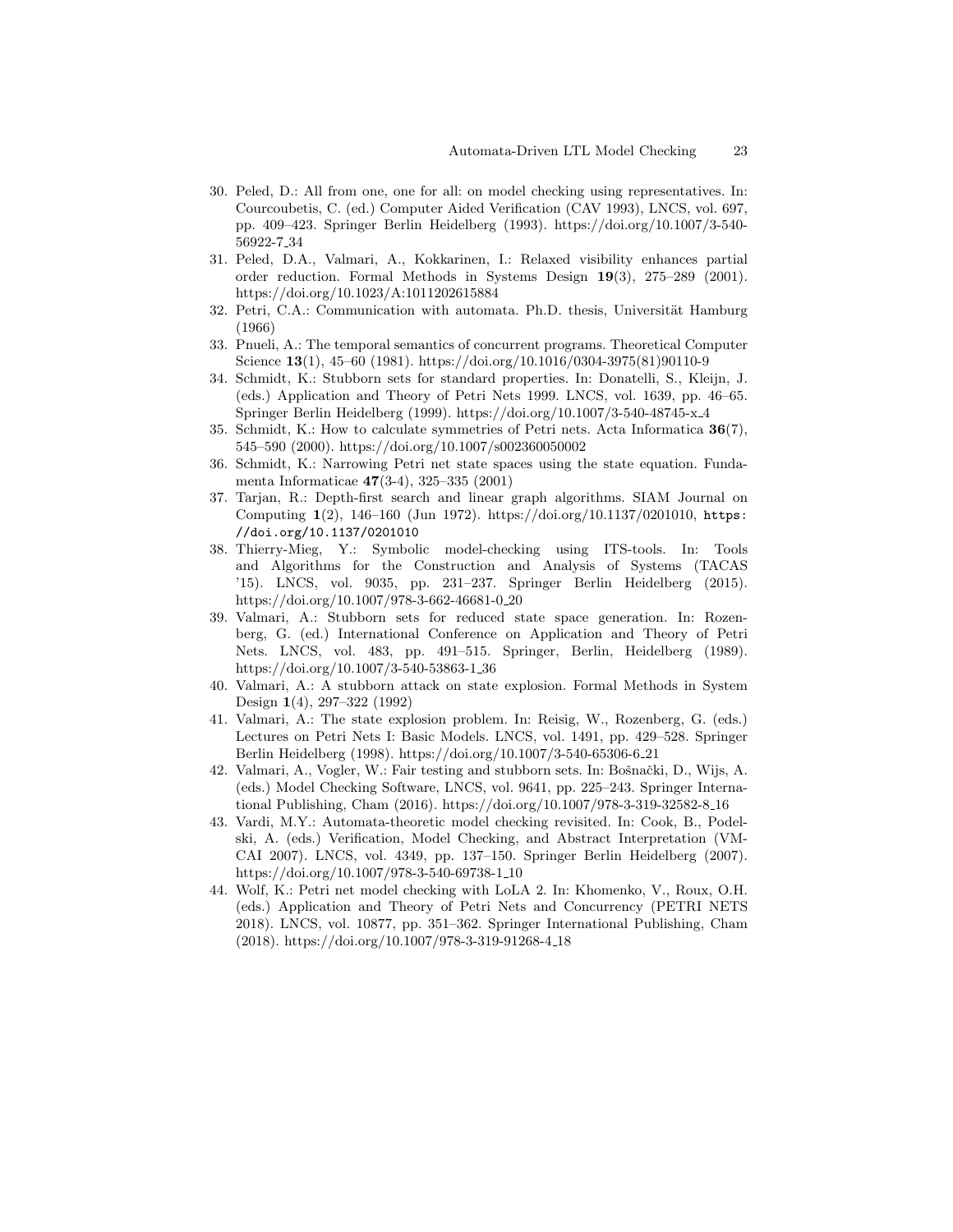# A Proofs for Section [3](#page-8-0) (Automata-Guided Partial Order Reduction)

**Theorem [3.](#page-10-2)** Let  $\mathcal{T} = (S, \Sigma, \rightarrow, L, s_0)$  be an LTS,  $\mathcal{A} = (Q, \delta, Q_0, F)$  be an NBA,  $St: S \times Q \rightarrow 2^{\Sigma}$  be a product reduction satisfying COM, R, SAFE, and KEY, and  $\mathcal{T} \otimes_{St} \mathcal{A}$  be the reduced state space of  $\mathcal{T} \otimes \mathcal{A}$  given by St. Then  $\mathcal{T} \otimes \mathcal{A}$  contains an accepting run if and only if  $\mathcal{T} \otimes_{St} \mathcal{A}$  contains an accepting run.

*Proof.* "  $\Longleftarrow$  ": Let  $\pi = \langle s_0, q_0 \rangle \langle s_1, q_1 \rangle \dots$  be an accepting run in the reduced state space  $\mathcal{T} \otimes_{St} \mathcal{A}$ . If  $\pi$  contains no state  $\langle s_i, q_i \rangle$  where  $s_i$  is a deadlock state, then  $\pi$  is also an accepting run in the full state space since the reduction St can only remove some actions but does not add new ones. If  $\pi$  contains a state  $\langle s_i, q_i \rangle$  where  $s_i$  is a deadlock state in the reduced state space then since the run is accepting, either (i)  $q_i$  is accepting or (ii) some progressing proposition  $b \in \text{Prog}(q_i)$  is satisfied by  $s_i$ . In case (i) we know by axiom **KEY** that  $s_i$  is also a deadlock in the full state space. In case (ii) we get by axiom SAFE that  $St(s_i, q_i)$  contains all actions and hence  $s_i$  is also a deadlock in the full state space. This implies that  $\pi$  is an accepting run in  $\mathcal{T} \otimes \mathcal{A}$ .

"  $\Rightarrow$ ": Let us assume that the full state space  $\mathcal{T} \otimes \mathcal{A}$  contains an accepting run  $\pi = \langle s_0, q_0 \rangle \langle s_1, q_1 \rangle \dots$  and we shall construct an accepting run in the reduced state space  $\mathcal{T} \otimes_{St} \mathcal{A}$ . If the first step in the run  $\pi$  is executable also in  $\mathcal{T} \otimes_{St} \mathcal{A}$ , then we execute this step until we arrive to the first step that is not executable. Let us so w.l.o.g. assume that the first step in  $\pi$  from  $\langle s_0, q_0 \rangle$  is not executable in  $\mathcal{T} \otimes_{St} \mathcal{A}$ , meaning that  $St(s_0, q_0) \neq \Sigma$ . There are two cases, either  $q_0 \notin F$  or  $q_0 \in F$ .

– In case  $q_0 \notin F$ , the run  $\pi$  must change the NBA state at some point and no progressing proposition of  $q_0$  is satisfied in  $s_0$  (otherwise by axiom **SAFE** necessarily  $St(s_0, q_0) = \Sigma$  which we assume is not the case). Let  $w = \alpha_1 \alpha_2 \ldots \alpha_i \in \Sigma^*$  be a sequence of actions such that  $\langle s_0, q_0 \rangle \stackrel{\alpha_1}{\longrightarrow}$  $\langle s_1, q_1 \rangle \stackrel{\alpha_2}{\longrightarrow} \cdots \stackrel{\alpha_i}{\longrightarrow} \langle s_i, q_i \rangle$  is an execution on a prefix of  $\pi$  such that  $q_i \neq q_0$ and  $q_j = q_0$  for all  $0 \leq j \leq i$ . Since  $q_i \neq q_0$ , some  $s_j$  must satisfy a progressing proposition b where  $q_0 \stackrel{b}{\rightarrow}$ , so by axiom **R** there must be a stubborn action  $\alpha \in St(s_0, q_0)$  in w. Let  $w = u \alpha v$  such that  $u \in \overline{St(s_0, q_0)}^*$  and  $\alpha \in St(s_0, q_0)$ . By axiom **COM**, we know that the fact  $s_0 \stackrel{u\alpha}{\longrightarrow} s' \stackrel{v}{\rightarrow} s_i$ implies that  $s_0 \stackrel{\alpha}{\to} s'_1 \stackrel{u}{\to} s' \stackrel{v}{\to} s_i$ . Additionally, since  $St(s_0, q_0) \neq \Sigma$  and  $\alpha$  is enabled in s<sub>0</sub>, by axiom **SAFE** we know that  $\alpha$  is a safe action, so by [Definition 2](#page-8-1) we get that  $s'_1$  satisfies neither  $\text{Sink}(q_0)$  nor any progressing proposition of  $q_0$ . Since u does not contain any stubborn actions,  $\alpha$  was a safe action, and  $s'_1$  does not satisfy any progressing proposition, by axioms **R** and **SAFE** we know that no intermediate states along the run  $s'_1 \stackrel{u}{\rightarrow} s'$ satisfy any progressing proposition or sink state proposition either. By repeating the argument, we conclude that  $\langle s_0, q_0 \rangle \to_{St} \langle s_1', q_0 \rangle \to_{St}^* \langle s', q_0 \rangle$ and we are able to extend the prefix of run  $\pi$  to be executable also in the reduced state space  $\mathcal{T} \otimes_{St} \mathcal{A}$ ; now from  $\langle s', q_0 \rangle$  we can repeat the arguments in this proof on the suffix of  $\pi$ .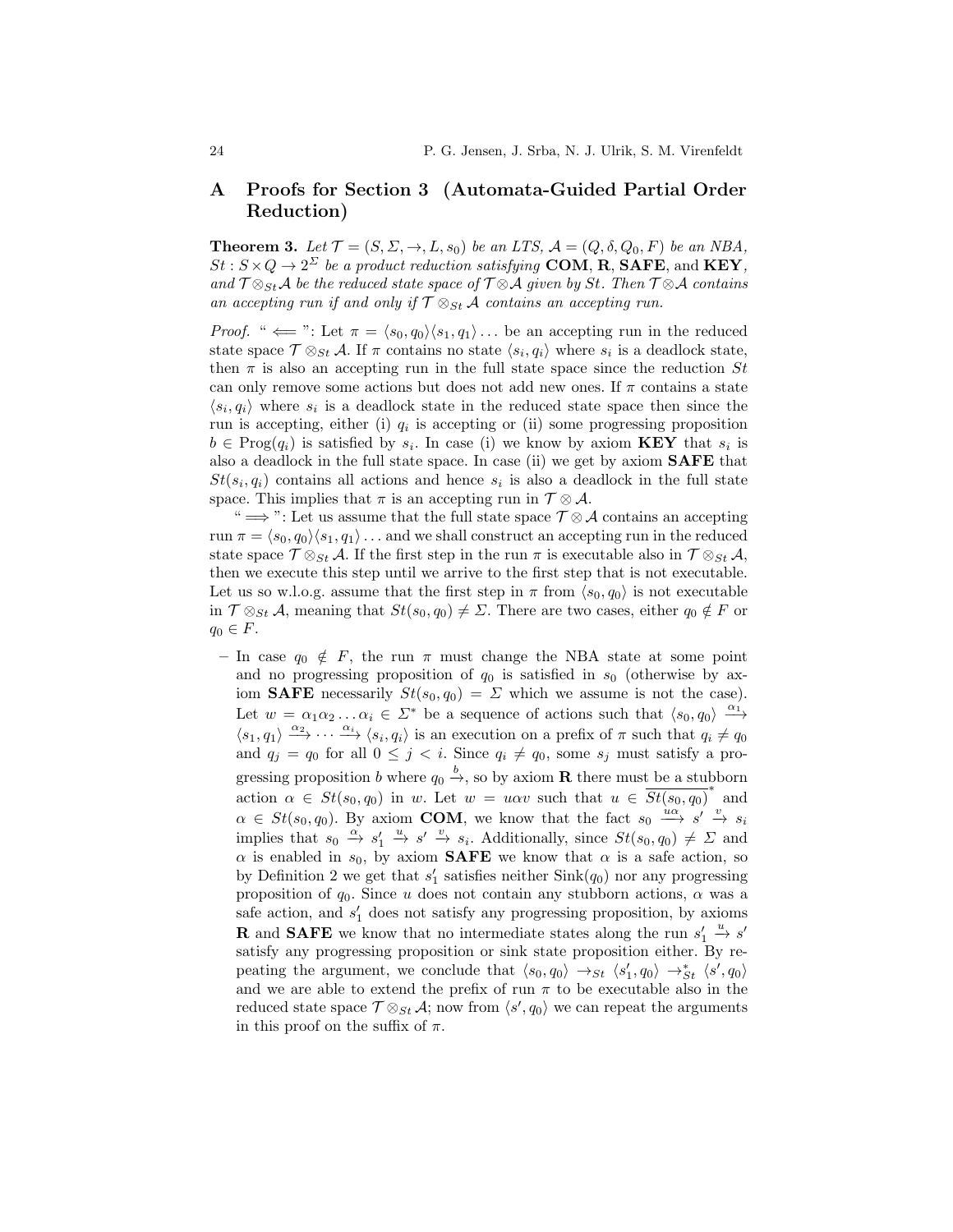– In case  $q_0 \in F$ , there are two situations. Either the NBA state changes again during the run  $\pi$  (and in this situation the previous case applies and we can extended the run as above) or it does not. Let us so assume that  $\pi = \langle s_0, q_0 \rangle \langle s_1, q_0 \rangle \langle s_2, q_0 \rangle \dots$  that can be executed by the sequence of actions  $\langle s_0, q_0 \rangle \stackrel{\alpha_1}{\longrightarrow} \langle s_1, q_0 \rangle \stackrel{\alpha_2}{\longrightarrow} \langle s_2, q_0 \rangle \stackrel{\alpha_3}{\longrightarrow} \cdots$  and in case there exists an index i such that  $\alpha_i \in St(s_0, q_0)$ , we can extend the run in the reduced state space as shown in the previous case. Let us assume so that  $\alpha_i \notin St(s_0, q_0)$  for all i. By our assumption that  $St(s_0, q_0) \neq \Sigma$  and by axiom **SAFE**, we know that all stubborn actions in  $\langle s_0, q_0 \rangle$  are safe and by axiom **KEY** we know that for an arbitrarily long prefix  $\alpha_1 \alpha_2 \ldots \alpha_n$  we can execute some stubborn key actions from  $s_n$ . Let  $\alpha$  be a key action that can be executed after infinitely many such prefixes (there must be one as there are only finitely many actions). We claim that the run obtained by executing the actions  $\alpha \alpha_1 \alpha_2 \ldots$  is also an accepting run, implying that by repeating this process, we can obtain an infinite accepting run also in the reduced state space  $\mathcal{T} \otimes_{St} \mathcal{A}$ . In order to argue that the sequence of actions induces an accepting run, we need to argue that (i) the actions  $\alpha_1 \alpha_2 \ldots$  can be executed after first performing  $\alpha$ and that (ii) the sequence  $\alpha \alpha_1 \alpha_2 \ldots$  can be executed without leaving the accepting Büchi state  $q_0$ . The claim (ii) follows from the earlier observation that all stubborn actions in  $\langle s_0, q_0 \rangle$  (including the key action  $\alpha$ ) are safe. For the sake of contradiction, assume that claim (i) does not hold. Let the  $\alpha\alpha_1\alpha_2 \ldots \alpha_n$  be the longest sequence that can be executed, after which  $\alpha_{n+1}$ cannot be executed. However, as  $\alpha_1 \alpha_2 \ldots$  is executable there must be an index  $m > n$  such that from  $s_m$  the key action  $\alpha$  is enabled (recall that  $\alpha$ is enabled infinitely many times along this sequence). However, by axiom COM we can now commute the action  $\alpha$  to the beginning of the sequence and conclude that the sequence  $\alpha \alpha_1 \alpha_2 \ldots \alpha_m$  is executable. This contradicts our assumption that  $\alpha \alpha_1 \alpha_2 \ldots \alpha_n$  was the longest such sequence (note that  $n < m$ ). We have now showed that also in this case we are able to extend the run in the reduced state space.

We are hence in any situation able to extend the given run  $\pi$  to a run in the reduced state space, which implies to existence of an accepting run in  $\mathcal{T} \otimes_{St}$ A.  $\Box$ 

**Lemma [1.](#page-10-1)** Let  $N = (P, T, W, I)$  be a Petri net, let  $M \in \mathcal{M}(N)$  be a marking and let  $T' \subseteq T$  be COM-saturated in M. For all  $t \in T'$  and all  $t_1, \ldots, t_n \in T \setminus T'$ 

a) if  $M \xrightarrow{t_1...t_n t} M'$  then  $M \xrightarrow{tt_1...t_n} M'$ , and b) if  $M \xrightarrow{t_1...t_n} M'$  and  $M \xrightarrow{t}$  then  $M' \xrightarrow{t}$ .

*Proof.* Let us first argue for the part a) of the claim. Assume  $M \xrightarrow{t_1...t_n} M_n \xrightarrow{t}$  $M'$  for  $t \in T'$  and  $t_1, \ldots, t_n \in T \setminus T'$ , and assume for the sake of contradiction that  $M \nightharpoonup^t$ . Then there must be (i) some  $p \in \cdot^t t$  such  $M(p) \lt W(p, t)$  and <sup>+</sup> $p \subseteq T'$ , or (ii) some  $p \in \text{°}t$  such that  $M(p) \ge I(p, t)$  and  $p^{-} \subseteq T'$ .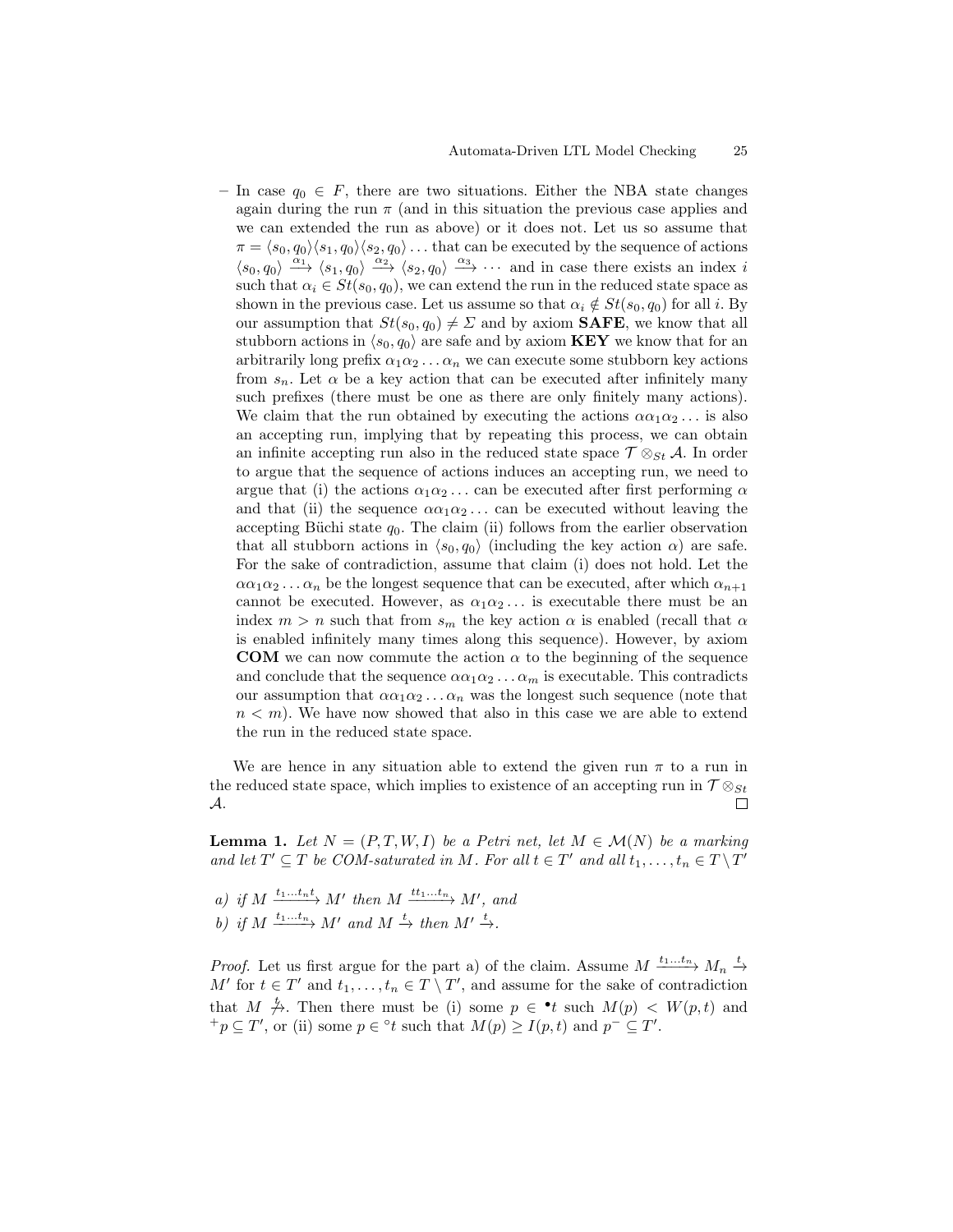- (i) Since  $M_n \xrightarrow{t}$ , for all p where  $M(p) < W(p, t)$  some  $t_i$  must have increased the number of tokens in p, i.e.  $t_i \in {}^+p$  for some  $i < n$ . However, by Condition 2 we have  $^+p \subseteq T'$ , so  $t_i \notin {}^+p$ , hence no  $t_i$  increased the number of tokens in p. This is a contradiction.
- (ii) Since  $M_n \stackrel{t}{\rightarrow}$  for all p where  $M(p) \geq I(p, t)$  some  $t_i$  must have decreased the number of tokens in  $p$ , i.e.  $t_i \in p^-$ . However, by Condition 2 we have  $p^- \subseteq T'$ , so  $t_i \notin p^-$ , hence no  $t_i$  decreased the number of tokens in p. Again, this is a contradiction.

We can so conclude that  $M \xrightarrow{t} N$  Now let  $M \xrightarrow{t} M_t$ . We want to show that  $M_t \xrightarrow{t_1...t_n} M'.$  Assume for the sake of contradiction that some  $t_i$  cannot be fired. Then there must either be a place  $p \in \cdot t_i$  such that  $M(p) > M_t(p)$  and thus  $t \in p^-$ , or some  $p \in {}^{\circ}t_i$  such that  $M(p) < M_t(p)$  and thus  $t \in {}^+p$ . In the former case, by Condition 1 we get  $p^{\bullet} \subseteq T'$ , so since  $t_i \notin T'$  we have  $t_i \notin p^{\bullet}$ , and in the latter case by Condition 1 we get  $p^{\circ} \subseteq T'$ , so since  $t_i \notin T'$  we have  $t_i \notin p^{\circ}$ . In both cases  $t$  cannot disable  $t_i$ , so  $t_i$  can be fired, which is a contradiction. In conclusion, we argued that  $M \xrightarrow{t} M_t$  and  $M_t \xrightarrow{t_1...t_n} M'.$ 

For the part b) of the claim, we assume that  $M \xrightarrow{t_1...t_n} M'$  and that t is enabled in M. Clearly, as  $t_1, \ldots, t_n \in T \backslash T'$ , the firing of any of the  $t_i$  transitions cannot disable the enabledness of  $t$  as all transitions that can possibly disable  $t$ are added to the set  $T'$  by Condition 1.  $\Box$ 

**Lemma [3.](#page-12-0)** Let  $N = (P, T, W, I)$  be a Petri net and  $b \in \mathcal{B}(AP)$  be a proposition. Then for any marking  $M \in \mathcal{M}(N)$  where  $M \not\models b$ , the set  $T \setminus A_M^+(b)$  is safe wrt. b, i.e. for any  $t \notin A_M^+(b)$  and any  $w \in (T \setminus \{t\})^*$ , if  $M \xrightarrow{w} M'$ ,  $M \xrightarrow{tw} M''$ , and  $M' \not\models b$ , then  $M'' \not\models b$ .

*Proof.* We proceed by structural induction on the proposition b. Let  $t \notin A^M_M(b)$ and  $w \in (T \setminus \{t\})^*$ , and assume  $M \not\models b$ ,  $M \xrightarrow{w} M'$ ,  $M' \not\models b$ , and  $M \xrightarrow{tw} M''$ . By induction hypothesis we assume that for any subproposition  $b'$  of  $b$ , the fact  $M' \not\models b'$  implies that  $M'' \not\models b'$ , i.e. t is safe wrt. any subproposition b' of b.

- $b = e_1 < e_2$  Since  $M \not\models b$  then  $eval_M(e_1) \ge eval_M(e_2)$ . By the definition of  $A_M^+$  we have  $\text{decr}(e_1) \cup \text{incr}(e_2) \subseteq A_M^+(b)$ , hence  $t \notin \text{decr}(e_1) \cup \text{incr}(e_2)$ . Thus when  $M \stackrel{t}{\rightarrow} M_t$ , by [Lemma 2](#page-11-0) we know that  $t \notin \text{decr}(e_1)$  implies  $eval_M(e_1) \le \text{eval}_{M_t}(e_1), \text{ and } t \notin \text{incr}(e_2) \text{ implies } eval_M(e_2) \ge \text{eval}_{M_t}(e_2).$ Hence  $eval_{M'}(e_1) \le eval_{M''}(e_1)$  and  $eval_{M'}(e_2) \ge eval_{M''}(e_2)$ , so since  $M' \not\models$ b we also have  $M'' \not\models b$ .
- $b = e_1 \le e_2$  Analogous to  $b = e_1 < e_2 + 1$ .
- $b = e_1 > e_2$  Analogous to  $b = e_2 < e_1$ .
- $b = e_1 \ge e_2$  Analogous to  $b = e_2 < e_1 + 1$ .
- $b = e_1 = e_2$  If  $eval_M(e_1) > eval_M(e_2)$  then the argument proceeds as for  $e_1 < e_2$ . If  $eval_M(e_1) < eval_M(e_2)$  then the argument proceeds as for  $e_2 < e_1$ .
- $b = e_1 \neq e_2$  Since  $\text{incr}(e_1) \cup \text{decr}(e_1) \cup \text{incr}(e_2) \cup \text{decr}(e_2) \subseteq A_M^+(b)$ , if  $M \stackrel{t}{\rightarrow} M_t$ then  $eval_{M_t}(e_1) = eval_M(e_1)$  and  $eval_{M_t}(e_2) = eval_M(e_2)$ . Therefore  $M' \not\models b$ implies that  $M'' \not\models b$ .